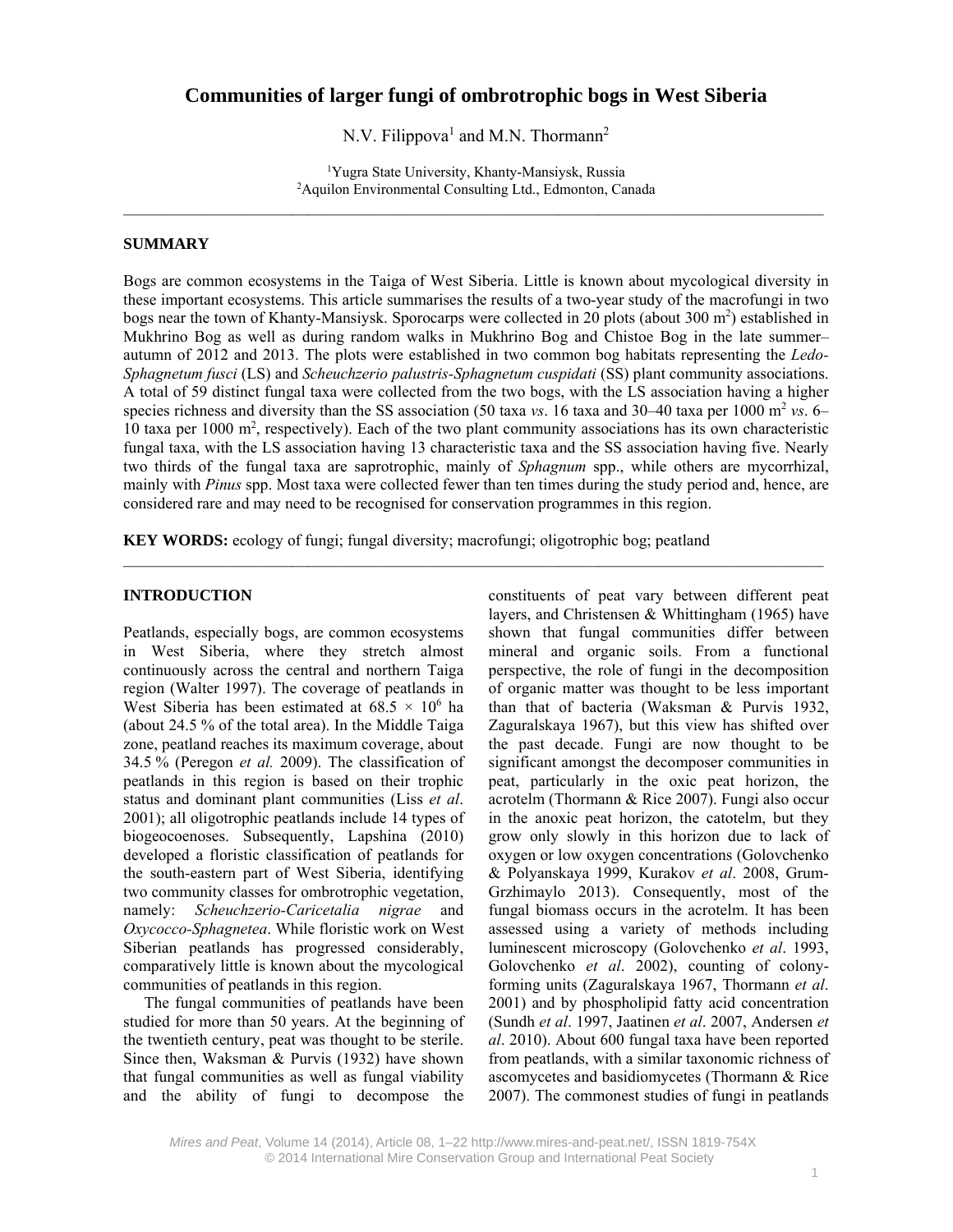have been incidental surveys for macromycetes, which have contributed most of our knowledge about peatland basidiomycetes (e.g. Salo 1979, Lange & Lange 1982, Redhead 1989, Salo 1993, Wurtzburger *et al*. 2004, Stasinska 2011); whereas our knowledge of peatland ascomycetes arises mostly from culture-based research (e.g. Thormann *et al*. 2001, 2003; Golovchenko *et al*. 2002, Kachalkin *et al*. 2005, Grum-Grzhimaylo 2013). There are records of about 800 fungal taxa in the Khanty-Mansiysk region (Filippova 2010), of which about half are lignicolous taxa and about 300 taxa are members of the Agaricales, known from forest ecosystems. Peatland-specific taxa are relatively unrecorded, however. Fungal surveys are important components of regional biodiversity inventories, as fungi contribute significantly to the biodiversity of an ecosystem. Ultimately, having a better understanding of the biodiversity of fungi at local or regional scales facilitates the development of conservation programmes that aim to maintain biodiversity at those scales.

Macromycetes have been investigated in numerous peatlands, and about 300 taxa have been reported globally (Thormann & Rice 2007). No more than 150 taxa have been reported from a single peatland class, and treeless bogs generally have a less diverse fungal flora than treed fens. For example, Favre (1948) reported about 400 taxa from different peatlands in the Jura mountains and Stasinska (2011) recorded a total of 191 fungal species in the raised and transitional bogs of Pomerania (Poland), including 12 taxa from a *Rhynchosporetum albae* community class, 15 from a *Caricetum rostratae* community class, 102 from a *Vaccinio uliginosi-Pinetum* community class, and 121 from a *Vaccinio uliginosi-Betuletum pubescentis* community class. In a study of two mountain bogs in the Czech Republic, Holec (1997) described two fungal communities with 21 and 19 species. About 100 taxa were reported from peatlands in Central Finland (Salo 1979), and 70– 100 taxa were reported from different peatland classes in Romania (Tanase 2000, Chinan & Tanase 2009, Chinan 2011). Functionally, the macromycete community in peatlands consists primarily of ectomycorrhizas and saprotrophs of various organic constituents such as *Sphagnum*, peat and vascular plant litters (Favre 1948, Thormann & Rice 2007, Stasinska 2011).

Because many of the fungi found in peatlands are saprotrophic (e.g. Thormann 2006, Thormann & Rice 2007), it is important to understand their potential impacts on the carbon dynamics of peatlands, which form significant landscape

components in the West Siberian plain. To that end, detailed mycological surveys were initiated in several peatlands near Khanty-Mansiysk in the early 2000s, focusing on phylloplane yeasts of *Sphagnum* spp. and vascular plant species (Kachalkin 2010), micromycete communities of different peat layers (Grum-Grzhimaylo unpubl. data), discomycetes of vascular plant and woody litters (Filippova 2012), and lignicolous macromycetes of common woody substrates in treed bogs (Filippova & Zmitrovich 2013). Most recently, autecological notes on several rare species have been published (Filippova & Bulyonkova 2013).

The objectives of this study were to describe the macrofungal communities in two bogs in West Siberia in an effort to gain a better understanding of mycocoenoses and the roles of fungi in these important ecosystems, particularly in relation to the potential impacts of fungi on the global carbon cycle.

# **METHODS**

# **The study area**

The study region is in the vicinity of the town of Khanty-Mansiysk in the central Taiga of West Siberia. The climate is subarctic with short, cool summers and long, cold winters. Snow cover persists for about 180 days in this region. The mean annual temperature is  $-1.3$  °C, the mean temperature of the coldest month (January) being -19.8 °C and the temperature of the warmest month (July) being 18 °C. The total annual precipitation is 553 mm, with 70–80 % of the total annual precipitation falling in the summer months (Bulatov *et al*. 2007).

# **Study sites**

Two bogs were selected for this study (Figure 1). Mukhrino Bog  $(60.892 \degree N, 68.674 \degree E)$  is on an ancient terrace of the Ob and Irtysh Rivers in the northern part of the Kondinskiy peatland district, of which about 57 % is peatland covered (Ivanov  $\&$ Novikov 1976, Liss *et al*. 2001). This bog covers an area of about  $10 \text{ km}^2$  and is dominated by ombrotrophic plant communities, with transitional plant communities only at the edges of the bog and along watercourses. Chistoe Bog (61.059 °N,  $69.466$  °E) is on an ancient terrace of the Ob River in the northern part of the Salymo-Yuganskiy peatland district which is about 34 % peatland covered (Ivanov & Novikov 1976, Liss *et al*. 2001). The area of this bog is about  $3 \text{ km}^2$  and it is dominated by a complex of ombrotrophic and transitional plant communities.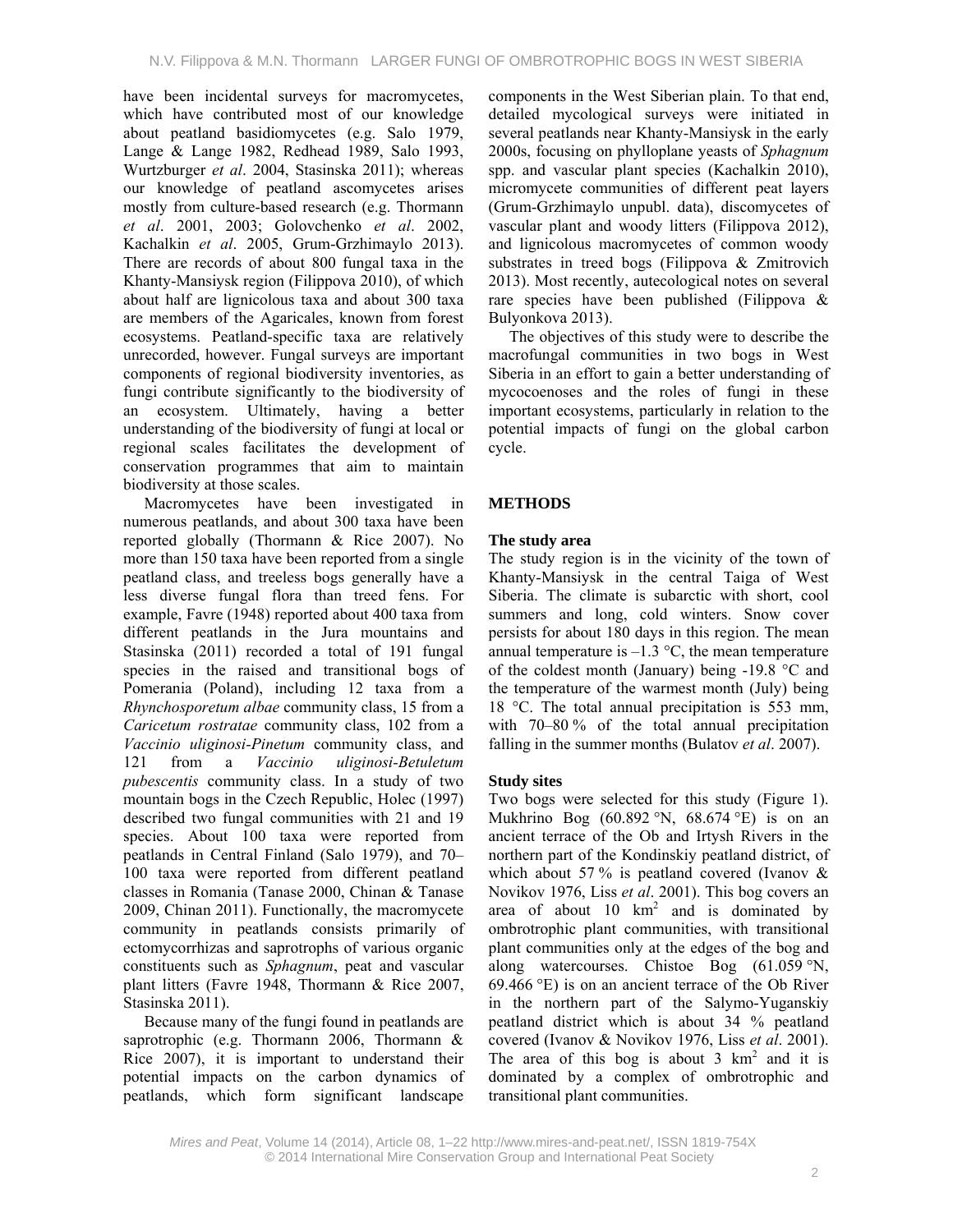

Figure 1. Locations of the two bogs near Khanty-Mansiysk in the Siberian Plain of Russia (upper panel, Landsat satellite image) and the positions of plots in Mukhrino Bog (lower panel, QuickBird satellite image). Plant communities are: SS = *Scheuchzerio palustris-Sphagnetum cuspidati*; LS = *Ledo-Sphagnetum fusci*.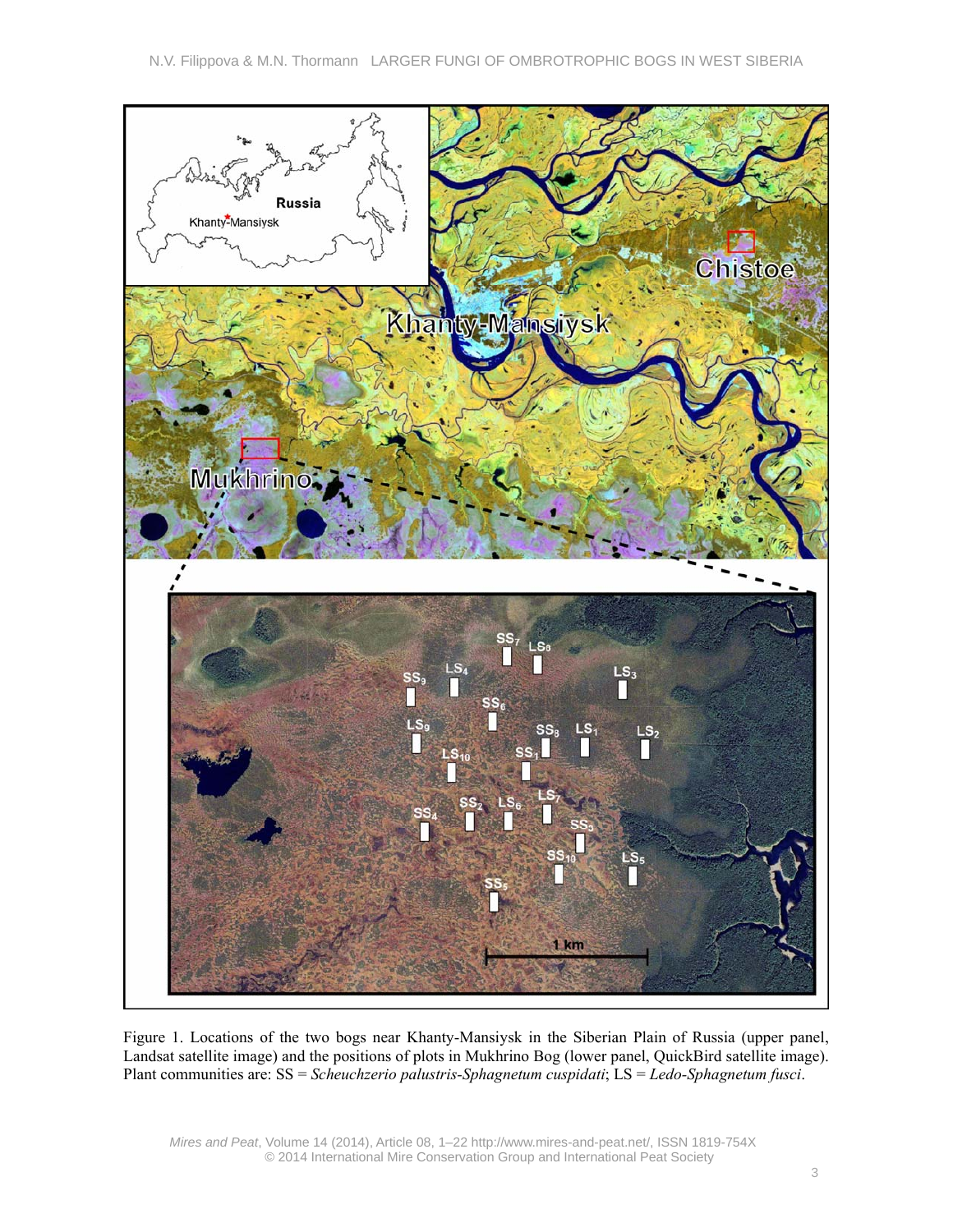The same two plant communities occurred in both bogs. These were a treed pine-dwarf shrubs-*Sphagnum* community and a graminoid-*Sphagnum* lawn community. The treed pine-dwarf shrubs-*Sphagnum* community was relatively dry, with water table usually 30–50 cm below the moss surface. *Pinus sylvestris* and *Pinus sibirica* dominated the tree stratum, while *Ledum palustre*, *Chamaedaphne calyculata*, *Andromeda polifolia*, *Vaccinium uliginosum*, *Vaccinium vitis-idaea*, *Oxycoccus microcarpus* and *Betula nana* dominated the well-developed dwarf shrub stratum. The herbaceous plant stratum was poorly developed and consisted mostly of *Rubus chamaemorus*, *Eriophorum vaginatum* and *Drosera rotundifolia*. The dominant bryophytes were *Sphagnum fuscum* on hummock-tops, and *Sphagnum magellanicum*  and *Sphagnum angustifolium* on mid-hummock and lower hummock positions. According to Lapshina (2010), this was a *Ledo-Sphagnetum fusci* (LS) association from the class *Oxycocco-Sphagnetea*. The graminoid-*Sphagnum* lawn community has developed in water-saturated locations, with water level usually 0–20 cm below the moss surface. The poorly developed dwarf shrub stratum consisted mainly of *Andromeda polifolia* and *Oxycoccus palustris*; the herbaceous plant stratum was dominated by *Carex limosa*, *Scheuchzeria palustris*, *Eriophorum russeolum* and *Rhynchospora alba*; and the bryophyte stratum by *Sphagnum jensenii*, *Sphagnum balticum*, *Sphagnum majus*, *Sphagnum lindbergii* and *Sphagnum papillosum*. Several floristic associations from the class *Scheuchzerio-Caricetea nigrae* were present in this community, the *Scheuchzerio palustris-Sphagnetum cuspidati*  (SS) association being predominant.

# **Sampling design**

In the first year of the study (2012), a random walk technique was used in August and September to collect sporocarps of macromycetes from the Mukhrino and Chistoe Bogs. In 2013 this technique was augmented by setting up permanent study plots in the Mukhrino Bog. The study plots were established in each of two distinct oligotrophic plant communities (ten plots in each type). The plots were 100–300 m apart within a circle of radius 1.0 km (Figure 1). The sampling scheme of Mueller *et al*. (2004) was followed in this study. Briefly, small circular sub-plots  $(5 \text{ m}^2)$  were set up along two or three transects at the borders of each of the 20 permanent study plots, resulting in 40–60 sub-plots per permanent study plot. The borders of the circles were defined using a pole and a rope, and the abundance of each fungal taxon encountered was

determined by counting its sporocarps within each sub-plot. All plots were sampled from August to September, as sampling at this time yielded the most sporocarps. Half of the plots were visited twice, i.e. at the beginning of the sampling season and again at the end, and the data from these plots were used to examine the temporal variation of fruiting.

The minimum number of sub-plots required to obtain meaningful ecological data was estimated on the basis of species-area curves, which accumulate new species over the sampled area and depend on species identity. These curves were developed from two permanent study plots in each of the two plant community associations,  $SS_2$  and  $LS_3$  (the pilot plots; Figure 2). Based on data from the pilot plots, the species-area curve in the SS plant community reached its plateau after the inclusion of data from 33 sub-plots  $(165 \text{ m}^2)$ . In contrast, the species-area curve in the LS plant community reached its plateau after the inclusion of data from 150 sub-plots  $(750 \text{ m}^2)$ . Due to sampling ease in the lawn community (SS) and sampling constraints (dense tree cover) in the treed community (LS), 40–60 subplots were set up in both plant communities. Hence, the fungal communities in the treed community may be under-estimated. Species-area curves were developed using the free software EstimateS (Statistical Estimation of Species Richness and Shared Species from Samples) (Colwell 2013).

Entire sporocarps of all fungi encountered in each sub-plot were carefully extracted from their substrates with a knife, transported in plastic bags, placed in a drying oven at  $40^{\circ}$ C within 24 hours and left there until dry. All specimens were identified to genus, and species when possible, using morphological characteristics. Microscopic characteristics were observed under a Zeiss Axiostar microscope and stereo-lens with a mounted AxioCam ERc5s digital camera. Samples were mounted in water (vital specimens) or 3 % KOH (dehydrated specimens), and dyed with Congo red when necessary. All specimens were described and photographed according to the standards outlined by Wu *et al*. (2004) and accessioned at the Fungarium of Yugra State University (Khanty-Mansiysk).

# **Data analyses**

For twice-visited sub-plots, the maximum abundance of sporocarps per visit was used to determine the abundance of each species per plot (Arnolds 1992). The nine-partite logarithmic scale of Arnolds (1981) was applied to develop abundance classes, based on sporocarps per 1000 m2 : Class I: 1–3, Class II: 3–10, Class III: 10–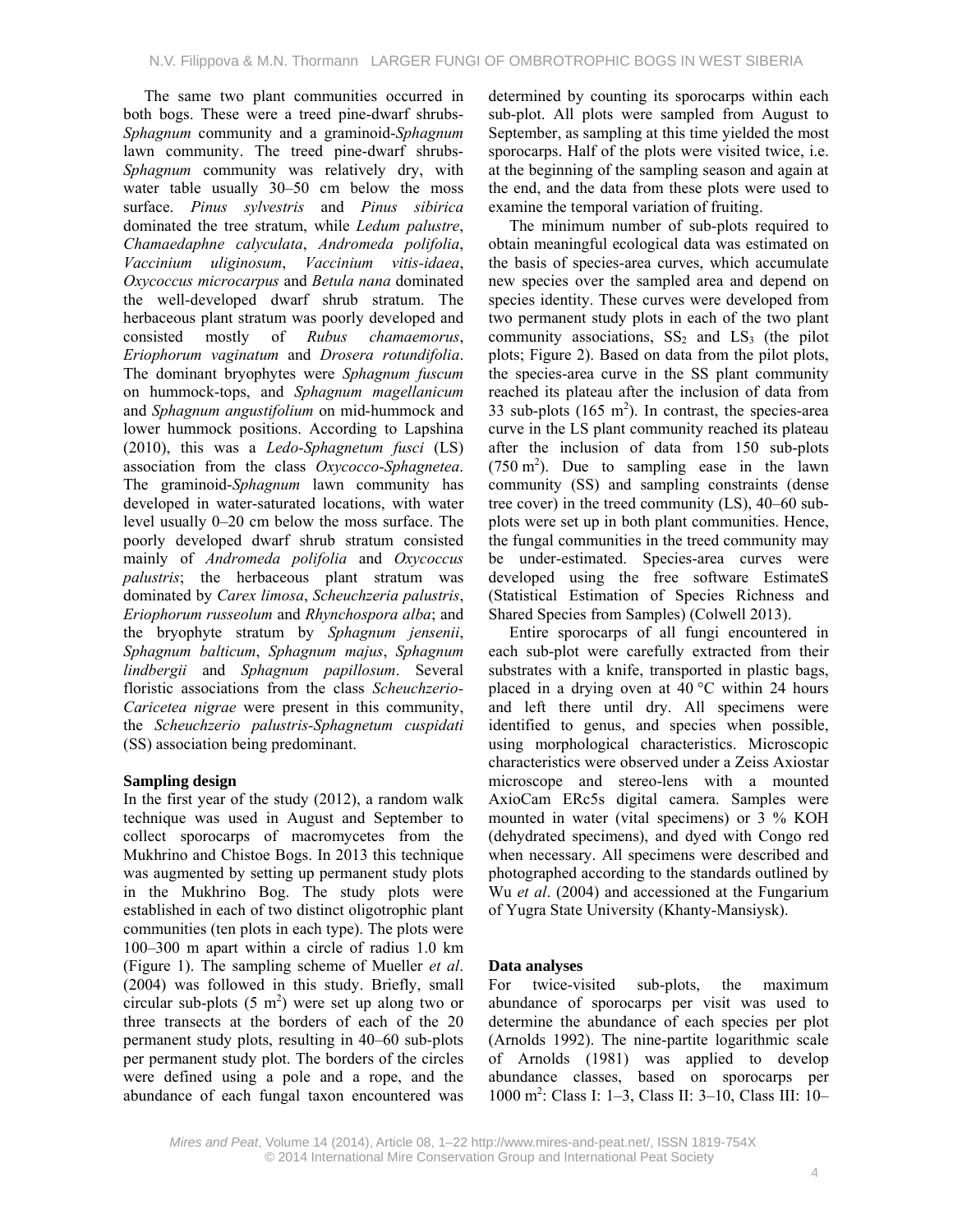30, Class IV: 30–100, Class V: 100–300, Class VI: 300–1000, Class VII: 1000–3000, Class VIII: 3000– 10,000, and Class IX:  $>10,000$  sporocarps per 1000 m2 . The species richness of the fungal community per standardised area (i.e.  $1000 \text{ m}^2$ ) was estimated using rarefaction curves (see later). The same model was applied to estimate species list completeness for each community type by extrapolation of their respective species-area curves. Rarefaction and extrapolation were based on the Bernoulli product model, implemented in EstimateS (Colwell *et al*. 2012). Rarefaction analysis allows the calculation of species richness for a given number of individual samples and is a statistically appropriate analytical approach here because the sample size (number of sub-plots) differed between plots (Hurlbert 1971, Simberloff 1972, Krebs 1989). The resultant curves, which are generated by randomly re-sampling the pool of *N* samples multiple times and then plotting the average number of species found in each sample, show the number of species found in an ecosystem as a function of the number of samples. Thus, rarefaction analyses generate the expected number of species in a small collection of *n* individuals (or *n* samples) drawn at random from the large pool of *N* samples (Hurlbert 1971, Simberloff 1972, Krebs 1989).

To supplement the rarefaction analyses, Shannon diversity indices, *H*, were calculated from the abundance data for all sub-plots in each community type (e.g. 280 sub-plots for treed and 290 sub-plots for lawn communities), since rarefaction analyses do not take into consideration species evenness. EstimateS software was used to calculate *H* and its standard deviation (Colwell 2013).

# **RESULTS**

#### **Species richness and diversity**

In 2012 and 2013, 59 fungal taxa (see Appendix) were identified in the Mukhrino and Chistoe Bogs, using a combination of sub-plots (48 taxa) and a random walk method (11 taxa). Similar numbers of taxa were collected in both years (49 in 2012 and 53 in 2013); however, each year had unique taxa.

An estimated 9.4 fungal taxa should have been found in the SS after reaching the plateau of the species-area curve at about 400 sub-plots. In 2012 and 2013, a total of nine fungal taxa were actually found in the SS (Figure 3). Conversely, the fungal community in the LS was probably not adequately sampled, resulting in an under-estimate of species richness, as the species abundance curve reached its plateau at > 900 sub-plots (Figure 3). An estimated 46.7 fungal taxa should have been found in the LS, while only 43 were actually found.

Based on the rarefaction analyses, the unit area species richness was greater in the LS (mean 35 species 1000 m<sup>-2</sup>, range 30–41 species 1000 m<sup>-2</sup>) than in the SS (mean 8 species  $1000 \text{ m}^2$ , range  $6-10$ species  $1000 \text{ m}^2$ ) (Figure 3). The Shannon diversity index was substantially greater in the LS than in the SS ( $H_{LS}$  = 2.27 *vs*.  $H_{SS}$  = 0.85, respectively).



Figure 2. Sample-based rarefaction and extrapolation (by a factor of 3) for two pilot plots with 95 % unconditional confidence intervals for fungi in the *Scheuchzerio palustris-Sphagnetum cuspidati* (SS) and *Ledo-Sphagnetum fusci* (LS) plant community associations in bogs in the Khanty-Mansiysk region, West Siberia, Russia. The circles represent reference samples.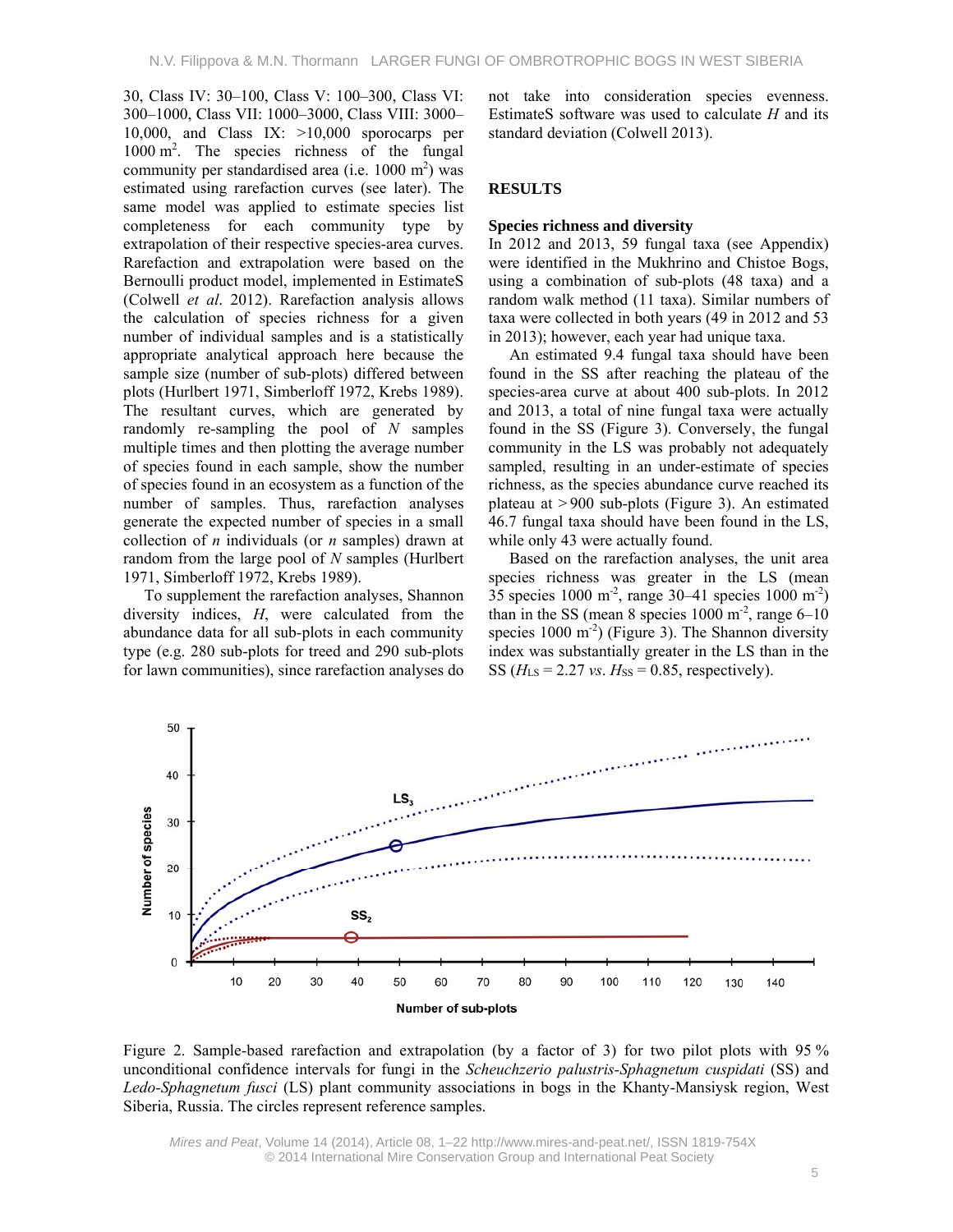#### **Temporal variation**

In both plant community associations, the numbers of sporocarps collected in August and September 2013 differed substantially, with nearly five times as many sporocarps collected in the SS and nearly nine times as many collected in the LS in September than in August (Figure 4). Conversely, species richness in the SS and the LS was similar in August and September (Figure 5).

#### **Mycocoenological characteristics**

*Scheuchzerio palustris-Sphagnetum cuspidati* (SS) This plant community association had low fungal species richness, with a total of 16 species (nine from the study plots (Table 1) and seven from the random walk method). Most of these species were saprotrophic on *Sphagnum* spp. or mixed graminoid-*Sphagnum* litter, and one taxon



Figure 3. Sample-based rarefaction and extrapolation (by a factor of 2) for generated samples (collected from all sub-plots for each type) for fungi in the *Scheuchzerio palustris-Sphagnetum cuspidati* (SS) and *Ledo-Sphagnetum fusci* (LS) plant community associations in bogs in the Khanty-Mansiysk region, West Siberia, Russia. The circles represent reference samples.



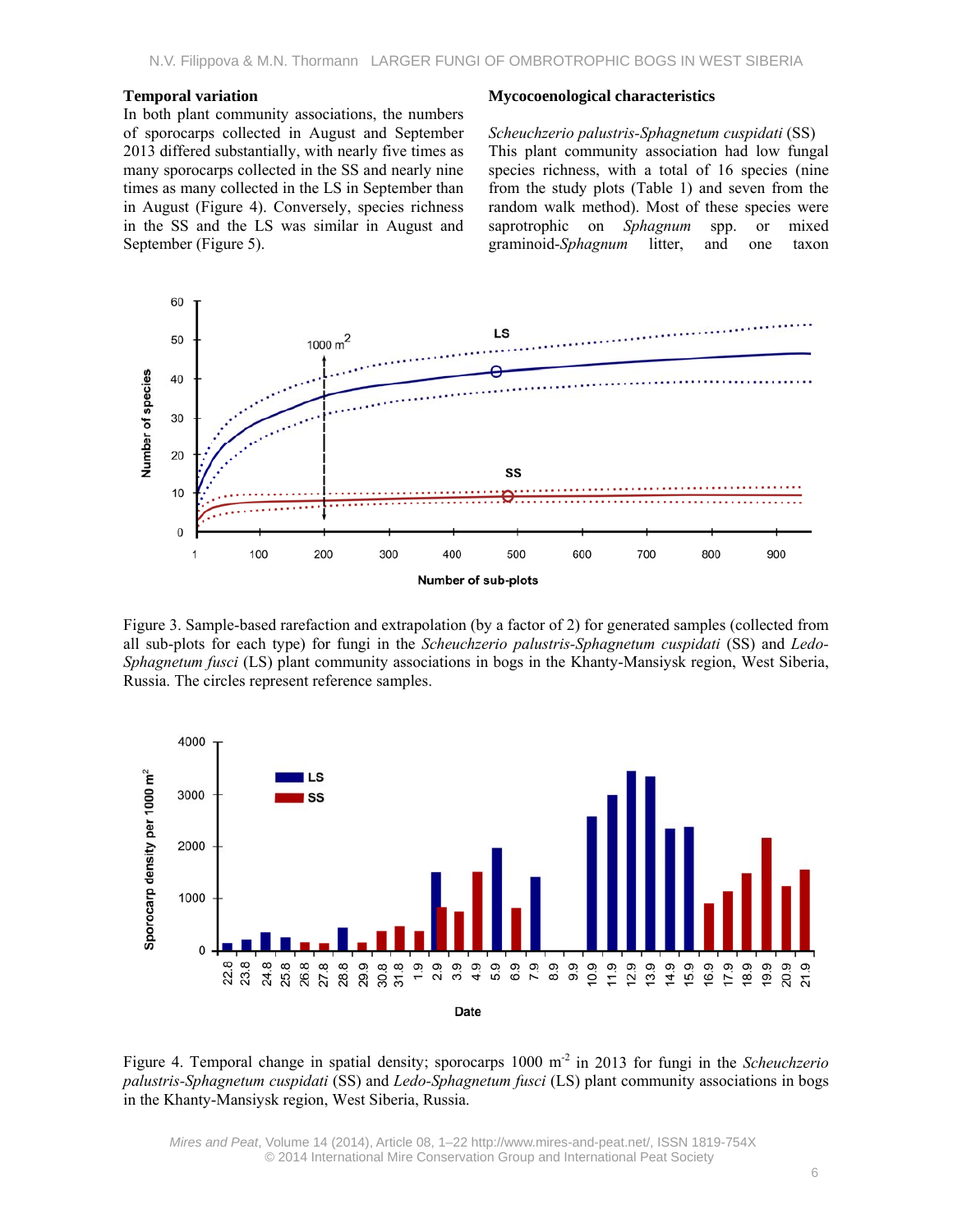

Figure 5. Temporal change in species richness per plot in 2013 for fungi in the *Scheuchzerio palustris-Sphagnetum cuspidati* (SS) and *Ledo-Sphagnetum fusci* (LS) plant community associations in bogs in the Khanty-Mansiysk region, West Siberia, Russia.

(*Tephrocybe palustris*) was parasitic on *Sphagnum* spp. There was substantial variation in the number of sporocarps collected in each of the plots at different times during the year, with a standardised range of 360–2400 sporocarps 1000 m<sup>-2</sup> (mean 1250 sporocarps  $1000 \text{ m}^{-2}$ ).

Four species, *Ascocoryne turficola*, *Arrhenia onisca*, *Galerina sphagnicola*, and *Hypholoma udum* (Table 1), were registered with high abundance at all plots in the SS and were not seen at all in the LS (Table 2). One species, *Psilocybe turficola*, occurred occasionally in the SS. Three

Table 1. Average species abundance (sporocarps  $1000 \text{ m}^{-2}$ ) and abundance classes for fungi in the *Scheuchzerio palustris-Sphagnetum cuspidati* (SS) plant community association on bogs in Khanty-Mansiysk region, West Siberia, Russia.

| <b>Species</b>                       | Abundance | $Class*$ |
|--------------------------------------|-----------|----------|
| Galerina sphagnicola                 | 928.0     | VI       |
| Galerina cerina                      | 107.0     | IV       |
| Hypholoma udum                       | 59.7      | IV       |
| Ascocoryne turficola                 | 48.3      | IV       |
| Arrhenia onisca                      | 41.8      | IV       |
| Galerina tibiicystis                 | 36.7      | IV       |
| Tephrocybe palustris                 | 23.0      | Ш        |
| Psilocybe turficola                  | 3.5       | I        |
| Geoglossum glabrum                   | 0.3       | I        |
| * @ T T 1 2 @ T 2 10 @ TH 10 20 @ TH |           |          |

\* Class I: 1**–**3; Class II: 3**–**10; Class III: 10**–**30; Class IV: 30**–**100; Class V: 100**–**300; Class VI: 300**–**1000.

species (*Galerina cerina, Galerina tibiicystis* and *Tephrocybe palustris*) were common in both SS and LS (Tables 1 and 2). Seven taxa were collected outside the study plots using the random walk method. Of these, three species (*Hypholoma elongatum*, *Hypholoma eximium* and *Psathyrella*  sp.) occurred among *Sphagnum* spp. in the SS; two (*Gymnopilus fulgens* and *Hygrocybe cinerella*) were collected at hummock bases in transitional zones between two habitats, and two (*Arrhenia sphagnicola* and *Omphaliaster borealis*) were characteristic for LS and only rarely seen in the SS.

Most of the species collected in the sub-plots occurred frequently, i.e. they had high abundance classes (IV and higher), with only two species occurring rarely (i.e. Class I; *Psilocybe turficola* and *Geoglossum glabrum*, <10 sporocarps 1000 m-2) (Table 1).

### *Ledo-Sphagnetum fusci*

This plant community association had high fungal species richness, with a total of 50 species (43 from the study plots (Table 2) and seven from the random walk method). Most of these taxa were mycorrhizal with trees (*Pinus sylvestris* and *P. sibirica*) and dwarf birch (*Betula nana*) (21 taxa) or saprotrophic on *Sphagnum* spp. or litter (20 taxa). One taxon (*Tephrocybe palustris*) was parasitic on *Sphagnum* spp. There was substantial variation in the number of sporocarps collected in each of the sub-plots at different times during the year, with a standardised range of  $250-2300$  sporocarps 1000 m<sup>-2</sup> (mean 2130) sporocarps  $1000 \text{ m}^{-2}$ ).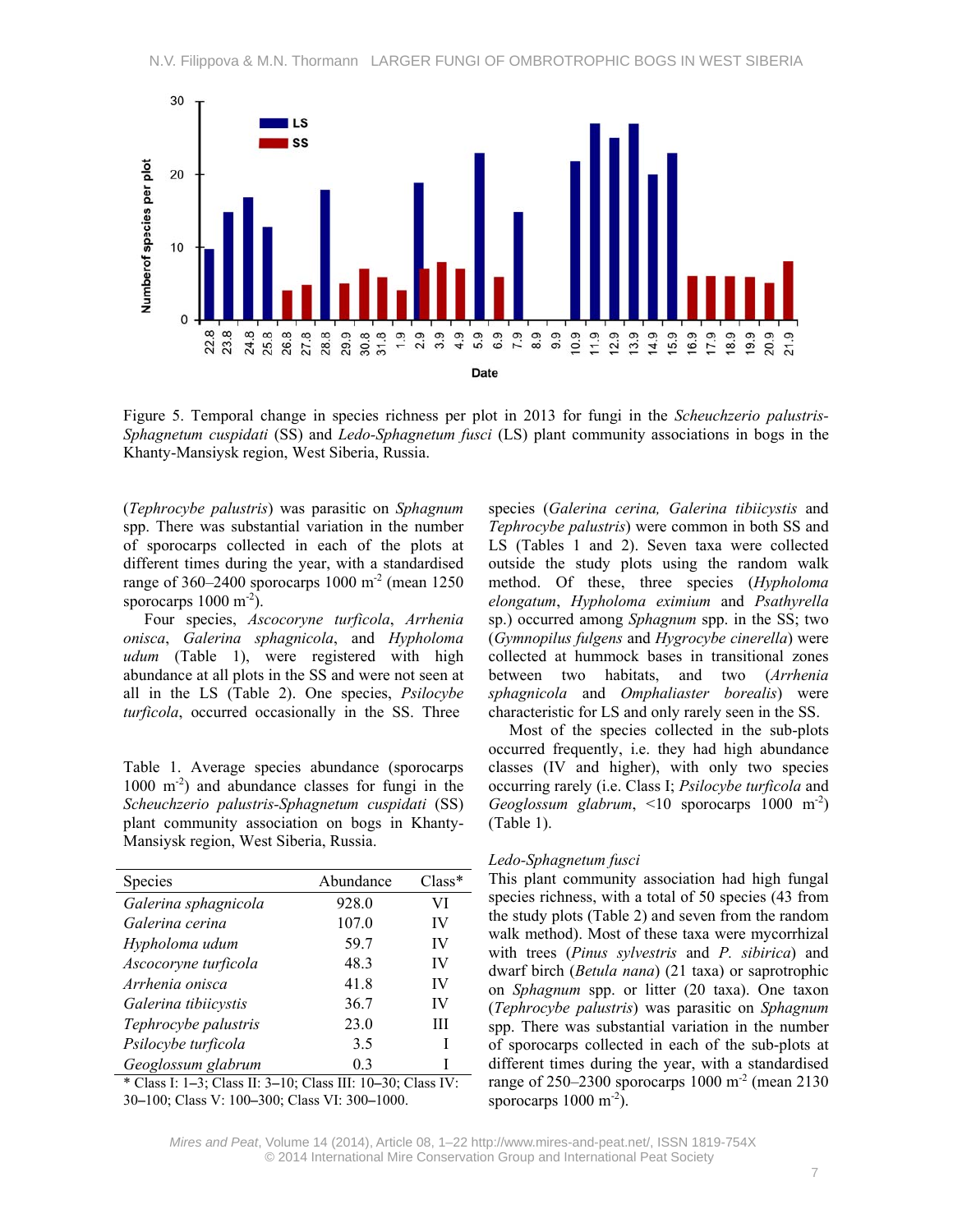Table 2. Average species abundance (sporocarps 1000 m-2) and abundance classes for fungi in the *Ledo-Sphagnetum fusci* plant community association on bogs in Khanty-Mansiysk region, West Siberia, Russia.

| Species                       | Abundance | Class*                  |
|-------------------------------|-----------|-------------------------|
| Cortinarius obtusus           | 529.2     | VI                      |
| Galerina sphagnorum           | 439.4     | VI                      |
| Cortinarius huronensis        | 370.1     | VI                      |
| Galerina cerina               | 161.0     | $\overline{\mathsf{V}}$ |
| Cortinarius semisanguineus    | 112.6     | $\overline{\mathsf{V}}$ |
| Cortinarius flos-paludis      | 96.1      | IV                      |
| Hebeloma incarnatulum         | 66.6      | IV                      |
| Mycena concolor               | 59.8      | IV                      |
| Cortinarius albovariegatus    | 42.0      | IV                      |
| Lactarius rufus               | 36.0      | IV                      |
| Gymnopus androsaceus          | 32.5      | IV                      |
| Cortinarius stillatitius      | 23.0      | III                     |
| Gymnopus dryophilus           | 22.2      | III                     |
| Cortinarius flexipes          | 21.2      | Ш                       |
| Cortinarius sp. 3             | 17.0      | Ш                       |
| Galerina tibiicystis          | 12.7      | Ш                       |
| Collybia cirrhata             | 9.6       | $\mathbf{I}$            |
| Galerina allospora            | 9.6       | $\mathbf{I}$            |
| Suillus variegatus            | 7.9       | П                       |
| Cortinarius vibratilis        | 6.2       | $_{\rm II}$             |
| Mycena epipterygia            | 5.4       | $_{\rm II}$             |
| Lactarius helvus              | 4.5       | П                       |
| Omphaliaster borealis         | 4.5       | $_{\rm II}$             |
| Arrhenia sphagnicola          | 4.1       | $\mathbf{I}$            |
| Sphagnomphalia brevibasidiata | 4.0       | П                       |
| Cortinarius sp. 2             | 3.4       | П                       |
| Gymnopilus penetrans          | 3.3       | П                       |
| Suillus sibiricus             | 3.2       | П                       |
| Tephrocybe palustris          | 3.1       | П                       |
| Cortinarius sp. 1             | 2.1       | I                       |
| Thelephora terrestris         | 2.0       | I                       |
| Amanita porphyria             | 2.0       | I                       |
| Cortinarius scaurus var.      | 2.0       | I                       |
| sphagnophilus                 |           |                         |
| Lichenomphalia umbellifera    | 1.5       | I                       |
| Mycena megaspora              | 1.4       | I                       |
| Mycena galopus                | 1.1       | I                       |
| Hypholoma udum                | 0.9       | I                       |
| Entoloma fuscomarginatum      | 0.7       | I                       |
| Cortinarius caperatus         | 0.5       | I                       |
| Galerina paludosa             | 0.5       | I                       |
| Hygrocybe cinerella           | 0.5       | I                       |
| Cortinarius pholideus         | 0.4       | I                       |
| Leccinum holopus              | 0.3       | I                       |

Of the 50 fungal taxa, only three also occurred in the SS, the rest being restricted to LS. However, because several of the treed bog taxa have also been reported from forests, a determination of LS taxa that are specific to treed bogs must be regarded as dubious. Tentatively, these taxa include *Arrhenia sphagnicola*, *Cortinarius albovariegatus*, *Cortinarius flexipes*, *Cortinarius flos-paludis*, *Cortinarius huronensis*, *Cortinarius obtusus*, *Cortinarius stillatitius*, *Galerina allospora*, *Galerina sphagnorum*, *Gymnopus dryophilus*, *Hebeloma incarnatulum*, *Mycena concolor*, *Omphaliaster borealis* and *Sphagnomphalia brevibasidiata* (Table 3). The ecology and distribution of some of these taxa, e.g. *Cortinarius* spp., is unclear, and they may have a wider ecological niche than the target community of this study.

Seven taxa were collected outside the study plots using the random walk method. These were *Clavaria sphagnicola*, *Hypholoma capnoides*, *Laccaria proxima*, *Lactarius* sp. 1, *Pseudoplectania sphagnophila*, *Russula paludosa*, and *Xeromphalina cornui*. Nearly half the fungal species of this plant community occurred frequently (abundance classes III–VI; Table 2). The three most common species were *Cortinarius obtusus*, *Galerina sphagnorum*, and *Cortinarius huronensis* (530–370 sporocarps 1000 m<sup>-2</sup>). Fourteen taxa were only rarely collected (Class I); these were *Amanita porphyria*, *Cortinarius caperatus*, *Cortinarius pholideus*, *Cortinarius scaurus* var. *sphagnophilus*, *Cortinarius*  sp. 1, *Entoloma fuscomarginatum*, *Galerina paludosa*, *Hygrocybe cinerella*, *Hypholoma udum*, *Leccinum holopus*, *Lichenomphalia umbellifera*, *Mycena galopus*, *Mycena megaspora* and *Telephora terrestris* (Table 2).

# **Rare obligate peatland species**

By examining the presence/absence data of all fungal taxa in this study at the plot sub-level, it was possible to classify the fungal taxa (following Magurran 2004) as 'common' (with more than ten collections in a biodiversity survey) or 'rare' (with ten or fewer collections). Based on this approach, 24 fungal taxa were classified as rare in this study, of which 13 taxa were, as far as we know, obligate peatland taxa. These were *Ascocoryne turficola*, *Cortinarius scaurus* var. *sphagnophilus*, *Entoloma fuscomarginatum*, *Galerina allospora*, *G. paludosa*, *Geoglossum glabrum*, *Hygrocybe cinerella*, *Lactarius helvus*, *Lichenomphalia umbellifera*, *Mycena megaspora*, *Omphaliaster borealis*, *Psilocybe turficola*, and *Sphagnomphalia brevibasidiata* (Table 4).

\* Classes 1**–**VI are defined as in Table 1.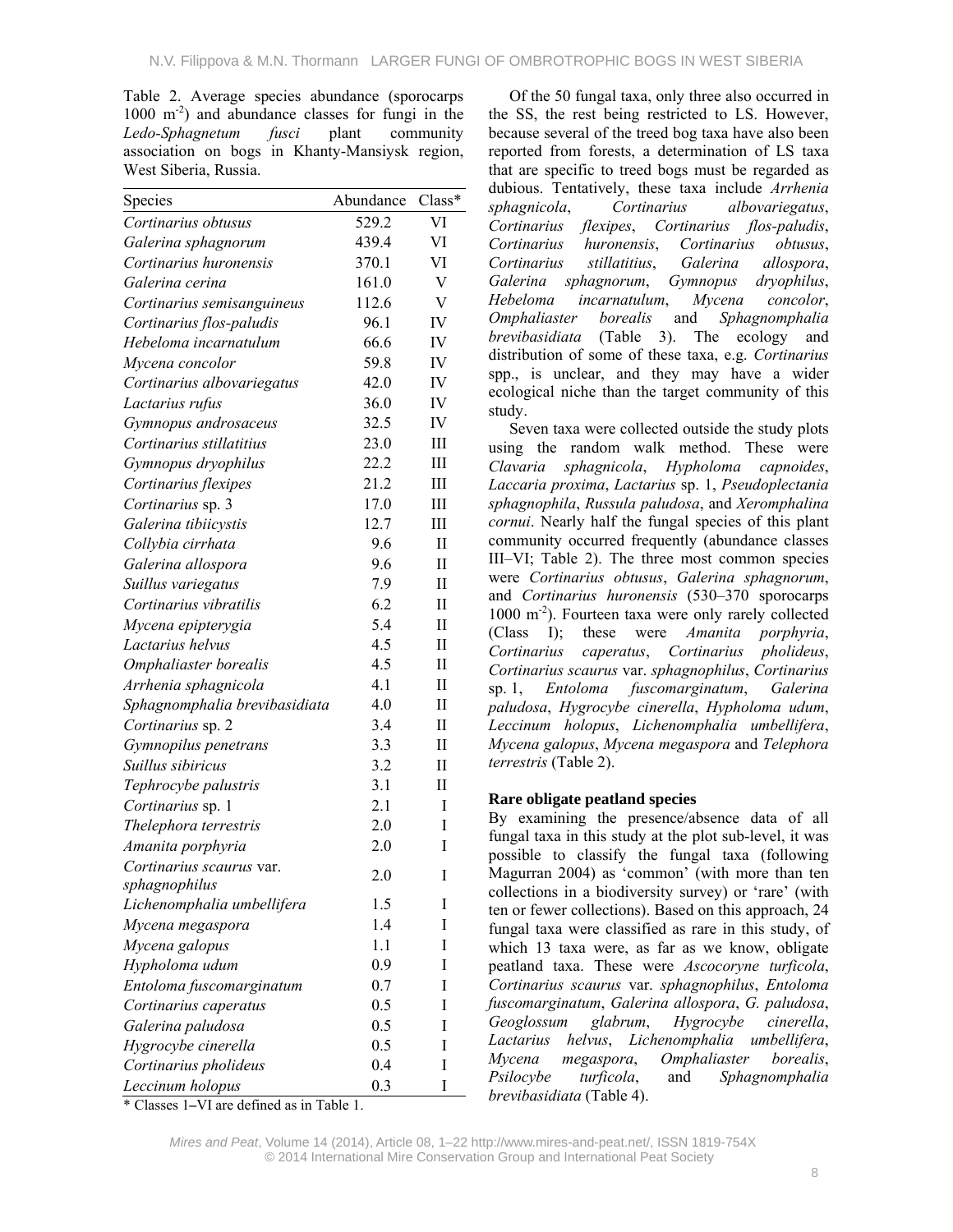Table 3. Characteristic fungal taxa for the *Scheuchzerio palustris-Sphagnetum cuspidati* (SS) and *Ledo-Sphagnetum fusci* (LS) plant community associations; taxa that are shared between the SS and the LS; and taxa collected in the two bogs that are also common to forest ecosystems in the Khanty-Mansiysk region, West Siberia, Russia (number of sporocarps 1000 m<sup>-2</sup>).

| Plot no. | Species                       | SS  | SS <sub>2</sub> | SS <sub>3</sub> | SS <sub>4</sub> | SS 5 | SS 6 | SS <sub>7</sub> |     | SS 8 SS 9 | SS 10 LS 1 |     | LS 2 | LS 3           | LS 4 | LS 5  |    |     |     |     | $LS6$ $LS7$ $LS8$ $LS9$ $LS10$ |
|----------|-------------------------------|-----|-----------------|-----------------|-----------------|------|------|-----------------|-----|-----------|------------|-----|------|----------------|------|-------|----|-----|-----|-----|--------------------------------|
|          | <b>Characteristic of SS</b>   |     |                 |                 |                 |      |      |                 |     |           |            |     |      |                |      |       |    |     |     |     |                                |
|          | Galerina sphagnicola          | 790 | 720             | 855             | 50              | 865  | 1225 | 2105            | 620 | 1360      | 690        |     |      |                |      |       |    |     |     |     |                                |
| 2        | Hypholoma udum                |     | 267             | 145             | 3               | 145  | 5    | 15              |     | 3         | 7          |     |      |                |      | 4.0   |    |     |     | 5.0 |                                |
| 3        | Ascocoryne turficola          | 90  | 120             | 35              | 26              | 165  |      |                 | 13  | 17        | 17         |     |      |                |      |       |    |     |     |     |                                |
| 4        | Arrhenia onisca               | 27  | 95              | 30              | 90              | 40   | 63   | 16              |     | 23        | 33         |     |      |                |      |       |    |     |     |     |                                |
| 5        | Psilocybe turficola           |     |                 |                 |                 |      |      | 25              | 10  |           |            |     |      |                |      |       |    |     |     |     |                                |
|          | <b>Characteristic of LS</b>   |     |                 |                 |                 |      |      |                 |     |           |            |     |      |                |      |       |    |     |     |     |                                |
| 6        | Arrhenia sphagnicola          |     |                 |                 |                 |      |      |                 |     |           |            | 4   | 10   | $\overline{4}$ |      |       |    | 17  |     |     |                                |
|          | Cortinarius obtusus           |     |                 |                 |                 |      |      |                 |     |           |            | 656 | 668  | 1096           | 235  | 1,264 | 3  | 20  | 400 | 515 | 435                            |
| 8        | Galerina sphagnorum           |     |                 |                 |                 |      |      | 17              |     |           |            | 484 | 912  | 952            | 175  | 576   |    | 90  | 565 | 390 | 250                            |
| 9        | Cortinarius huronensis        |     |                 |                 |                 |      |      |                 |     |           |            | 464 | 580  | 588            | 240  | 644   | 83 | 107 | 375 | 340 | 280                            |
| 10       | Cortinarius flos-paludis      |     |                 |                 |                 |      |      |                 |     |           |            | 132 | 104  | 80             | 75   | 140   | 37 | 3   | 85  | 225 | 80                             |
| 11       | Hebeloma incarnatulum         |     |                 |                 |                 |      |      |                 |     |           |            | 88  | 120  | 120            | 35   | 190   | 3  | 10  | 30  | 15  | 55                             |
| 12       | Mycena concolor               |     |                 |                 |                 |      |      |                 |     |           |            | 28  | 16   | 124            | 10   | 205   |    |     | 185 | 30  |                                |
| 13       | Cortinarius albovariegatus    |     |                 |                 |                 |      |      |                 |     |           |            | 28  | 68   | 72             | 15   | 64    |    | 3   | 40  | 85  | 45                             |
| 14       | Cortinarius stillatitius      |     |                 |                 |                 |      |      |                 |     |           |            | 28  | 8    | 3              | 45   | 16    | 3  |     | 10  | 30  | 80                             |
| 15       | Gymnopus dryophilus           |     |                 |                 |                 |      |      |                 |     |           |            | 20  | 4    | 3              |      | 5     | 10 | 70  | 65  | 20  | 25                             |
| 16       | Cortinarius flexipes          |     |                 |                 |                 |      |      |                 |     |           |            | 36  | 16   |                | 85   | 10    |    |     | 35  | 15  | 15                             |
| 17       | Omphaliaster borealis         |     |                 |                 |                 |      |      |                 |     |           |            | 20  |      |                |      | 20    |    |     |     | 5   |                                |
| 18       | Sphagnomphalia brevibasidiata |     |                 |                 |                 |      |      |                 |     |           |            | 4   | 12   | 4              | 5    | 5     |    |     |     | 5   | 5                              |

*(continued overleaf)*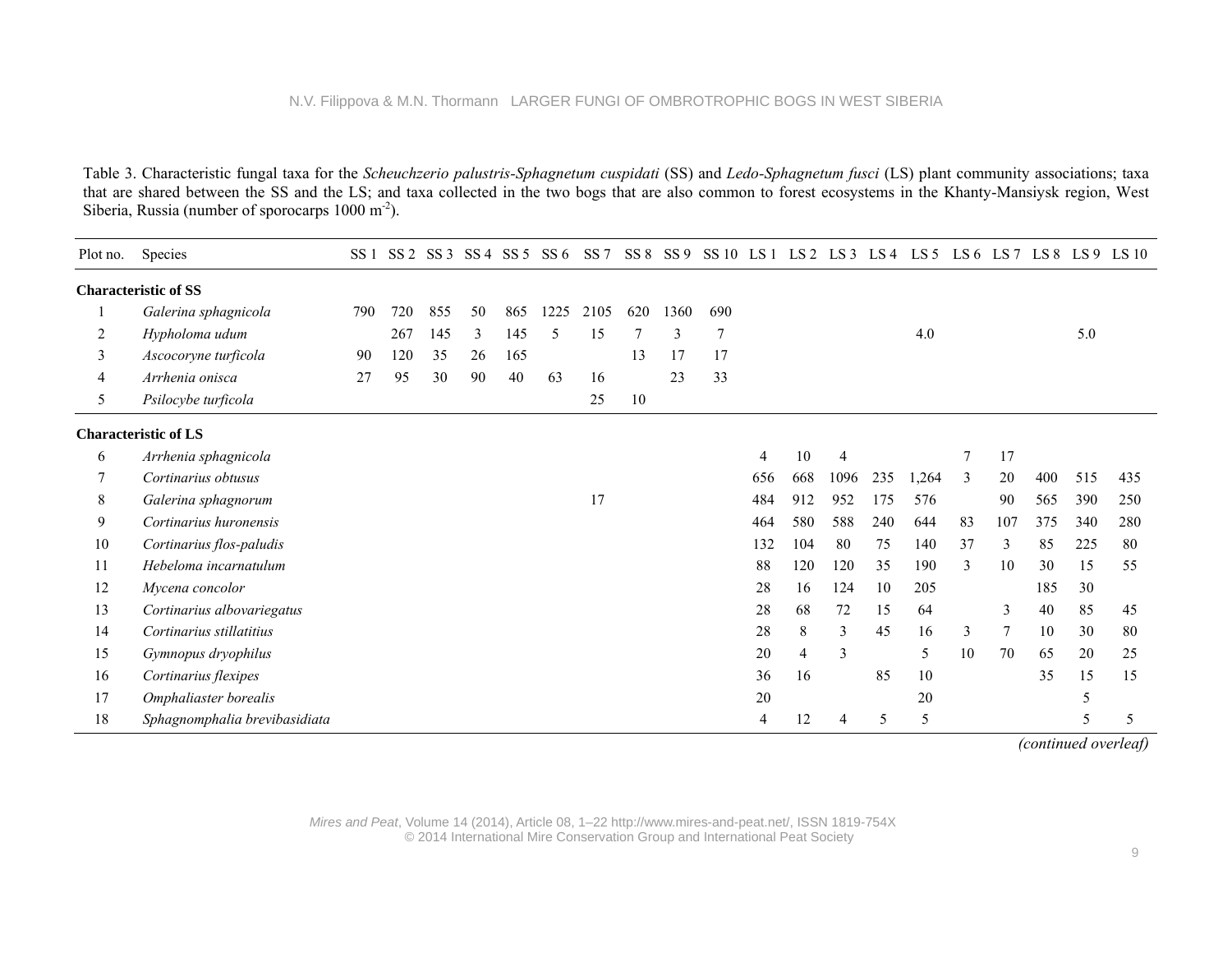|  | N.V. Filippova & M.N. Thormann LARGER FUNGI OF OMBROTROPHIC BOGS IN WEST SIBERIA |  |  |  |
|--|----------------------------------------------------------------------------------|--|--|--|
|--|----------------------------------------------------------------------------------|--|--|--|

*(continuation of Table 3)* 

| Plot no. | Species                                              | SS <sub>1</sub> |     |      |      |     | SS 2 SS 3 SS 4 SS 5 SS 6 | SS <sub>7</sub> |      |      |      |                |     |                |     |       |                |                |     |     | SS 8 SS 9 SS 10 LS 1 LS 2 LS 3 LS 4 LS 5 LS 6 LS 7 LS 8 LS 9 LS 10 |
|----------|------------------------------------------------------|-----------------|-----|------|------|-----|--------------------------|-----------------|------|------|------|----------------|-----|----------------|-----|-------|----------------|----------------|-----|-----|--------------------------------------------------------------------|
|          | Occurring in both associations                       |                 |     |      |      |     |                          |                 |      |      |      |                |     |                |     |       |                |                |     |     |                                                                    |
| 19       | Galerina cerina                                      | 15              | 353 | 70   | 147  | 375 |                          | 3               | 7    | 87   | 13   | 348            | 224 | 60             | 255 | 175   | 40             | 23             | 85  | 345 | 55                                                                 |
| 20       | Tephrocybe palustris                                 | $\overline{7}$  |     |      |      |     | 7                        | 170             | 37   | 10   |      |                |     | 8              |     | 10    |                | 13             |     |     |                                                                    |
| 21       | Galerina tibiicystis                                 | 23.3            | 3.6 | 56.7 | 43.3 | 3.3 | 26.7                     | 103.3           | 40.0 | 16.7 | 50.0 | 6.7            |     | 66.7           |     |       | 16.7           | 36.7           |     |     |                                                                    |
|          | Species with forest ecology and low prevalence in LS |                 |     |      |      |     |                          |                 |      |      |      |                |     |                |     |       |                |                |     |     |                                                                    |
| 22       | Cortinarius semisanguineus                           |                 |     |      |      |     |                          |                 |      |      |      | 160            | 124 | 252            | 115 | 280   | 27             | 3              | 40  | 80  | 45                                                                 |
| 23       | Lactarius rufus                                      |                 |     |      |      |     |                          |                 |      |      |      |                |     | 20             | 85  |       |                |                | 45  | 210 |                                                                    |
| 24       | Gymnopus androsaceus                                 |                 |     |      |      |     |                          |                 |      |      |      |                | 43  | 8              |     |       | $\overline{7}$ | 7              | 255 | 5   |                                                                    |
| 25       | Cortinarius sp. 3                                    |                 |     |      |      |     |                          |                 |      |      |      | 12             | 4   | $\overline{4}$ | 50  | 10    |                |                | 20  | 30  | 40                                                                 |
| 26       | Galerina allospora                                   |                 |     |      |      |     |                          |                 |      |      |      | $\overline{4}$ | 4   | 8              | 60  | 15    |                |                | 5   |     |                                                                    |
| 27       | Collybia cirrhata                                    |                 |     |      |      |     |                          |                 |      |      |      | 20             | 24  | 40             |     | 12    |                |                |     |     |                                                                    |
| 28       | Suillus variegatus                                   |                 |     |      |      |     |                          |                 |      |      |      | 8              |     |                |     | 4     |                | $\overline{7}$ | 55  | 5   |                                                                    |
| 29       | Cortinarius vibratilis                               |                 |     |      |      |     |                          |                 |      |      |      | 28             | 24  |                | 5   | 5     |                |                |     |     |                                                                    |
| 30       | Mycena epipterygia                                   |                 |     |      |      |     |                          |                 |      |      |      |                | 4   |                |     | 50    |                |                |     |     |                                                                    |
| 31       | Lactarius helvus                                     |                 |     |      |      |     |                          |                 |      |      |      |                |     |                |     |       |                |                | 45  |     |                                                                    |
| 32       | Cortinarius sp. 2                                    |                 |     |      |      |     |                          |                 |      |      |      |                | 20  | 4              |     |       |                |                |     |     | 10                                                                 |
| 33       | Gymnopilus penetrans                                 |                 |     |      |      |     |                          |                 |      |      |      |                | 10  | 10             |     | 10    |                | $\mathfrak{Z}$ |     |     |                                                                    |
| 34       | Suillus sibiricus                                    |                 |     |      |      |     |                          |                 |      |      |      | 10             | 4   |                | 5   | 10    | $\mathbf{3}$   |                |     |     |                                                                    |
| 35       | Cortinarius sp. 1                                    |                 |     |      |      |     |                          |                 |      |      |      |                | 16  |                |     |       |                |                |     | 5   |                                                                    |
| 36       | Thelephora terrestris                                |                 |     |      |      |     |                          |                 |      |      |      |                |     | 4              |     | $8\,$ |                | $\mathfrak{Z}$ | 5   |     |                                                                    |
| 37       | Amanita porphyria                                    |                 |     |      |      |     |                          |                 |      |      |      |                |     |                |     |       |                |                |     | 10  | 10                                                                 |
| 38       | Cortinarius scaurus                                  |                 |     |      |      |     |                          |                 |      |      |      |                | 3   |                |     | 10    | 7              |                |     |     |                                                                    |

# **Species with total mean density < 1 sporocarp 1000 m-<sup>2</sup>**

*Lichenomphalia umbellifera*, *Mycena megaspora*, *Mycena galopus*, *Entoloma fuscomarginatum*, *Cortinarius caperatus*, *Galerina paludosa*, *Hygrocybe cinerella*, *Cortinarius pholideus*, *Geoglossum glabrum* and *Leccinum holopus.*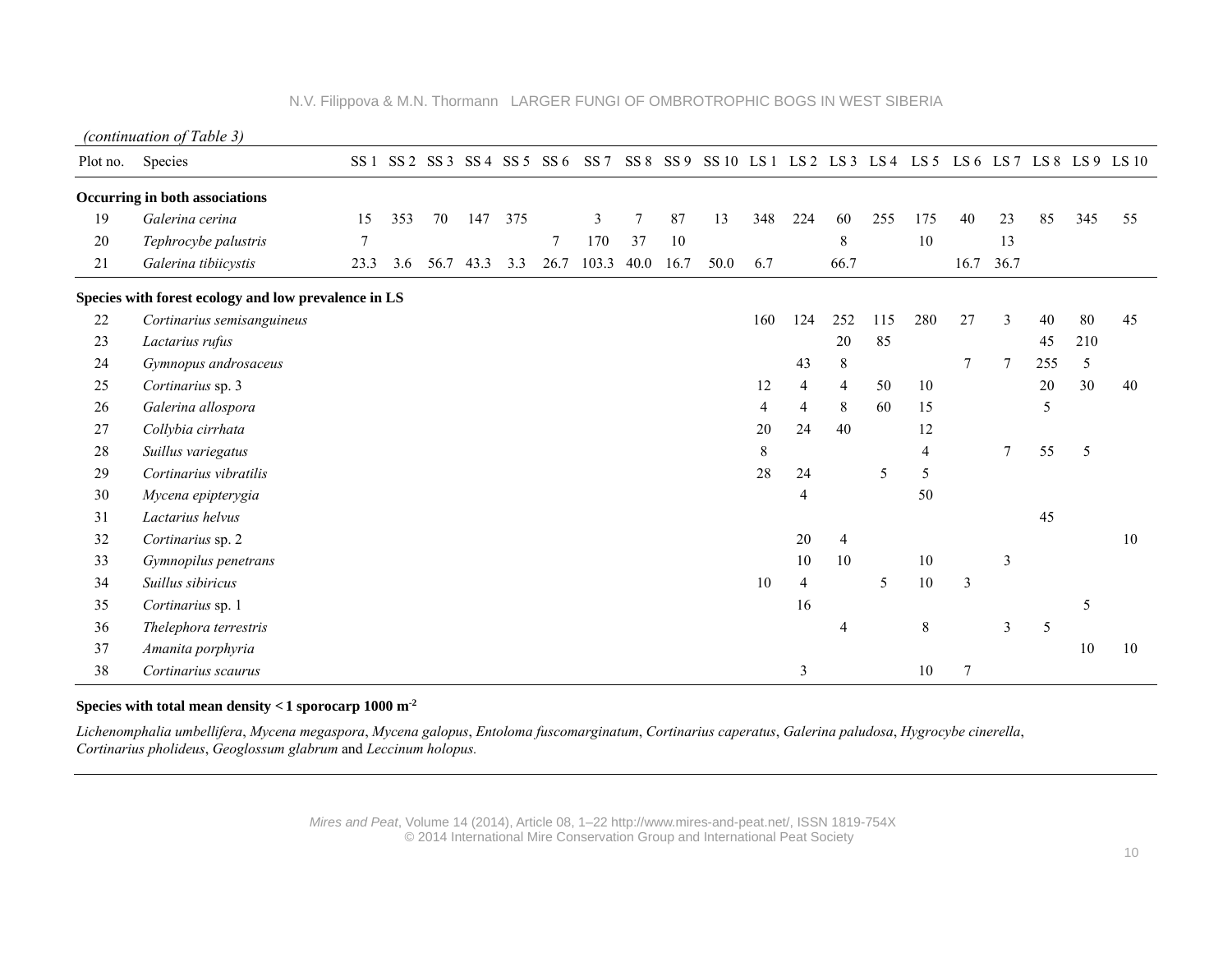Table 4. Number of collections of fungal species and collection frequency based on all fungal specimens collected from two bogs in the Khanty-Mansiysk region, West Siberia, Russia. Rare species with preferential occurrence in bogs are shown in **bold** type.

| Taxa                                   | Number of Collections | Collection Frequency (%) |
|----------------------------------------|-----------------------|--------------------------|
| <b>Common Taxa</b>                     |                       |                          |
| Cortinarius obtusus                    | 304                   | 31.3                     |
| Cortinarius huronensis                 | 270                   | 27.8                     |
| Galerina sphagnicola                   | 227                   | 23.4                     |
| Galerina cerina                        | 178                   | 18.4                     |
| Galerina sphagnorum                    | 187                   | 19.3                     |
| Cortinarius semisanguineus             | 138                   | 14.2                     |
| Cortinarius flos-paludis               | 117                   | 12.1                     |
| Hebeloma incarnatulum                  | 83                    | 8.6                      |
| Galerina tibiicystis                   | 70                    | 7.2                      |
| Ascocoryne turficola                   | 48                    | 4.9                      |
| Cortinarius albovariegatus             | 57                    | 5.9                      |
| Arrhenia onisca                        | 43                    | 4.4                      |
| Hypholoma udum                         | 43                    | 4.4                      |
| Mycena concolor                        | 36                    | 3.7                      |
| Tephrocybe palustris                   | 30                    | 3.1                      |
| Cortinarius stillatitius               | 28                    | 2.9                      |
| Gymnopus dryophilus                    | 30                    | 3.1                      |
| Cortinarius flexipes                   | 28                    | 2.9                      |
| Cortinarius sp. 3                      | 24                    | 2.5                      |
| Gymnopus androsaceus                   | 21                    | 2.2                      |
| Arrhenia sphagnicola                   | 11                    | 1.1                      |
| Cortinarius vibratilis                 | 11                    | 1.1                      |
| Lactarius rufus                        | 11                    | 1.1                      |
| <b>Rare Taxa</b>                       |                       |                          |
| Gymnopilus penetrans                   | 8                     | 0.8                      |
| Galerina allospora                     | 7                     | 0.7                      |
| Suillus variegatus                     | 9                     | 0.9                      |
| Sphagnomphalia brevibasidiata          | 7                     | 0.7                      |
| Suillus sibiricus                      | 7                     | 0.7                      |
| Collybia cirrhata                      | 5                     | $0.5\,$                  |
| Cortinarius scaurus var. sphagnophilus | 5                     | 0.5                      |
| Cortinarius sp. 2                      | 5                     | 0.5                      |
| Lactarius helvus                       | 5                     | 0.5                      |
| Thelephora terrestris                  | 5                     | 0.5                      |
| Cortinarius sp. 1                      | $\overline{4}$        | 0.4                      |
| Lichenomphalia umbellifera             | $\overline{c}$        | 0.2                      |
| Mycena megaspora                       | 3                     | 0.3                      |
| <b>Omphaliaster borealis</b>           | 3                     | 0.3                      |
| Psilocybe turficola                    | $\mathfrak{2}$        | 0.2                      |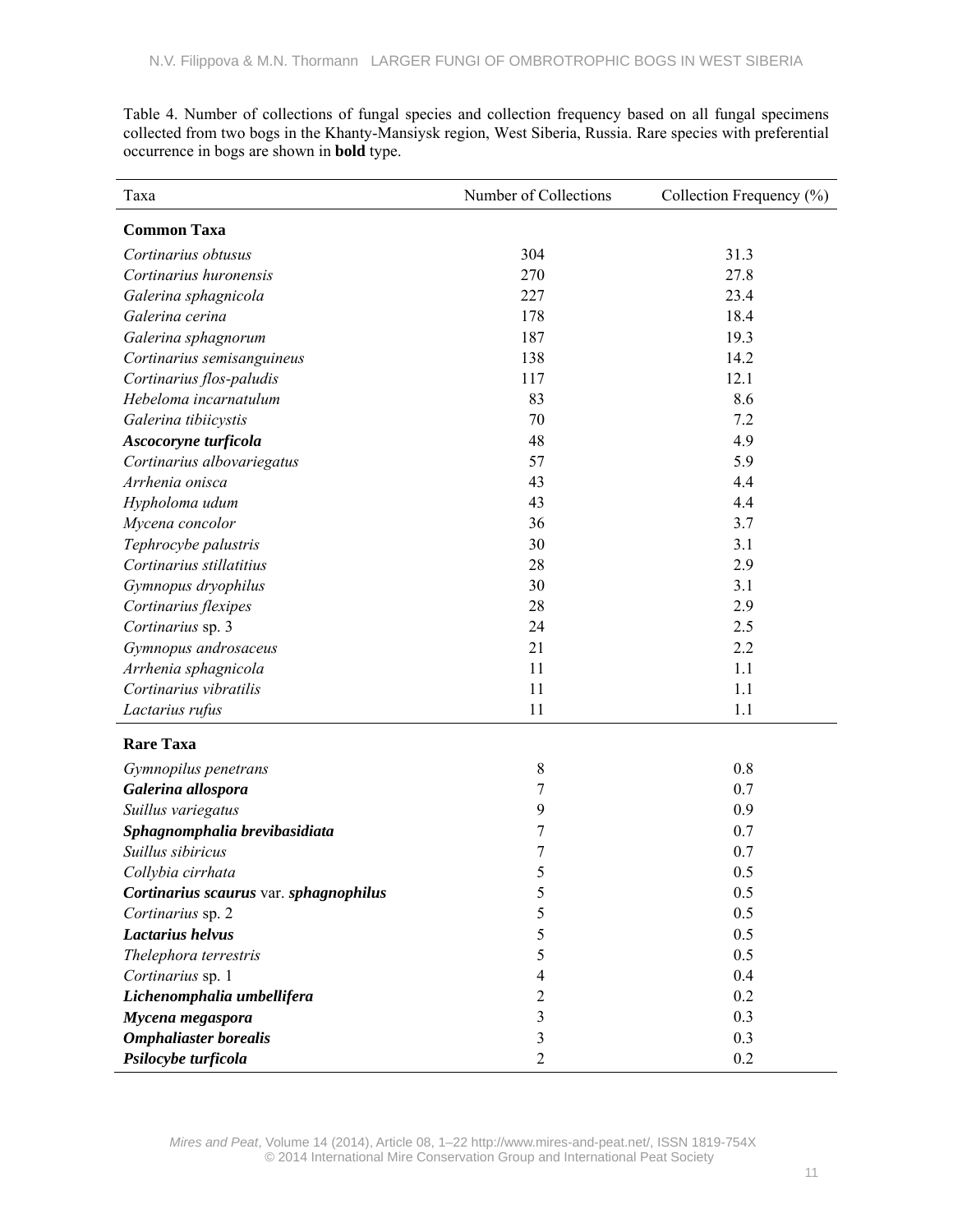# **DISCUSSION**

This is the first study that has examined macrofungal communities in peatlands in West Siberia, augmenting previous studies on phylloplane yeasts of *Sphagnum* spp. and vascular plant species (Kachalkin 2010), micromycete communities of different peat layers (Grum-Grzhimaylo unpubl. data), discomycetes of vascular plant and woody litters (Filippova 2012), and lignicolous macromycetes of common woody substrates in treed bogs (Filippova & Zmitrovich 2013) in that region.

A total of 59 macrofungal taxa were identified in two the plant community associations (LS and SS) on two bogs near Khanty-Mansiysk over a two-year period. Overall, the SS plant community association was characterised by a relatively low fungal species richness, with only 16 fungal taxa recorded. Most of these taxa were saprotrophic on *Sphagnum* spp. or mixed graminoid-*Sphagnum* litter, and most of them occurred frequently in 2012 and 2013. Only two species (*Psilocybe turficola* and *Geoglossum*  *glabrum*) occurred rarely (Table 1). In contrast, the fungal association of the LS plant community was characterised by a substantially higher fungal species richness, with 50 fungal taxa recorded. Most of these were mycorrhizal with *Pinus sylvestris*, *P. sibirica* and *Betula nana*, or saprotrophic on *Sphagnum* spp. or litter, and nearly half of the fungal taxa occurred frequently in 2012 and 2013. The three most common species were *Cortinarius obtusus*, *Galerina sphagnorum* and *Cortinarius huronensis* while 14 taxa, or about 30 % of all species in this plant community association, were only rarely collected (Table 2). From a community analysis perspective, each of the two plant community associations had its own characteristic fungal taxa, with the LS association having 13 characteristic taxa and the SS association having five characteristic fungal taxa (Table 3).

At present, only a few studies have examined macrofungal communities in raised bogs globally (Table 5). Based on these studies, the macrofungal communities in bogs in Pomerania (Stasinska 2011)

| Table 5. Previous studies of macrofungus communities in peatlands, and taxon similarities with the present |  |  |  |  |  |  |
|------------------------------------------------------------------------------------------------------------|--|--|--|--|--|--|
| study.                                                                                                     |  |  |  |  |  |  |

| References             | Community types                                                                                                                                          | Total number<br>of species<br>reported | No. species<br>shared with the<br>present study |
|------------------------|----------------------------------------------------------------------------------------------------------------------------------------------------------|----------------------------------------|-------------------------------------------------|
| Steklova (1979)        | Peat bogs with Pinus mugho (Vaccinio<br>uliginosi-Pinetum mughi plant community<br>association), Czech Republic.                                         | 18                                     | 8                                               |
| Salo (1993)            | Drained and virgin bogs with <i>Pinus sylvestris</i><br>and Picea abies, North Karelia, Finland.                                                         | 137                                    | 25                                              |
| Holec (1997)           | Two mountain Sphagnum bogs with Pinus<br>spp., ericoid dwarf shrubs and Eriophorum<br>spp., Sumava Mountains, Czech Republic.                            | 35                                     | 14                                              |
| Holec (2000)           | Peat bogs, Bohemian Forest, Czech Republic.                                                                                                              | 49                                     | 14                                              |
| Roberts et al. (2004)  | Bogs with Pinus contorta, Thuja plicata,<br>Tsuga heterophylla, Ledum groenlandicum and<br>Sphagnum spp., Vancouver Island, British<br>Columbia, Canada. | 69                                     | 6                                               |
| Chinan $(2011)$        | Treed bog with Pinus sylvestris, Picea abies,<br>Betula pendula and Betula alba, eastern<br>Carpathian Mountains, Romania.                               | 69                                     | 16                                              |
| Stasinska (2011)       | Raised and transitional bogs representing eight<br>treeless and two treed associations, Pomerania,<br>Poland.                                            | 191                                    | 27                                              |
| Vasutova et al. (2013) | Raised bog, Hrubý Jeseník Mountains, Czech<br>Republic.                                                                                                  | 13                                     | 9                                               |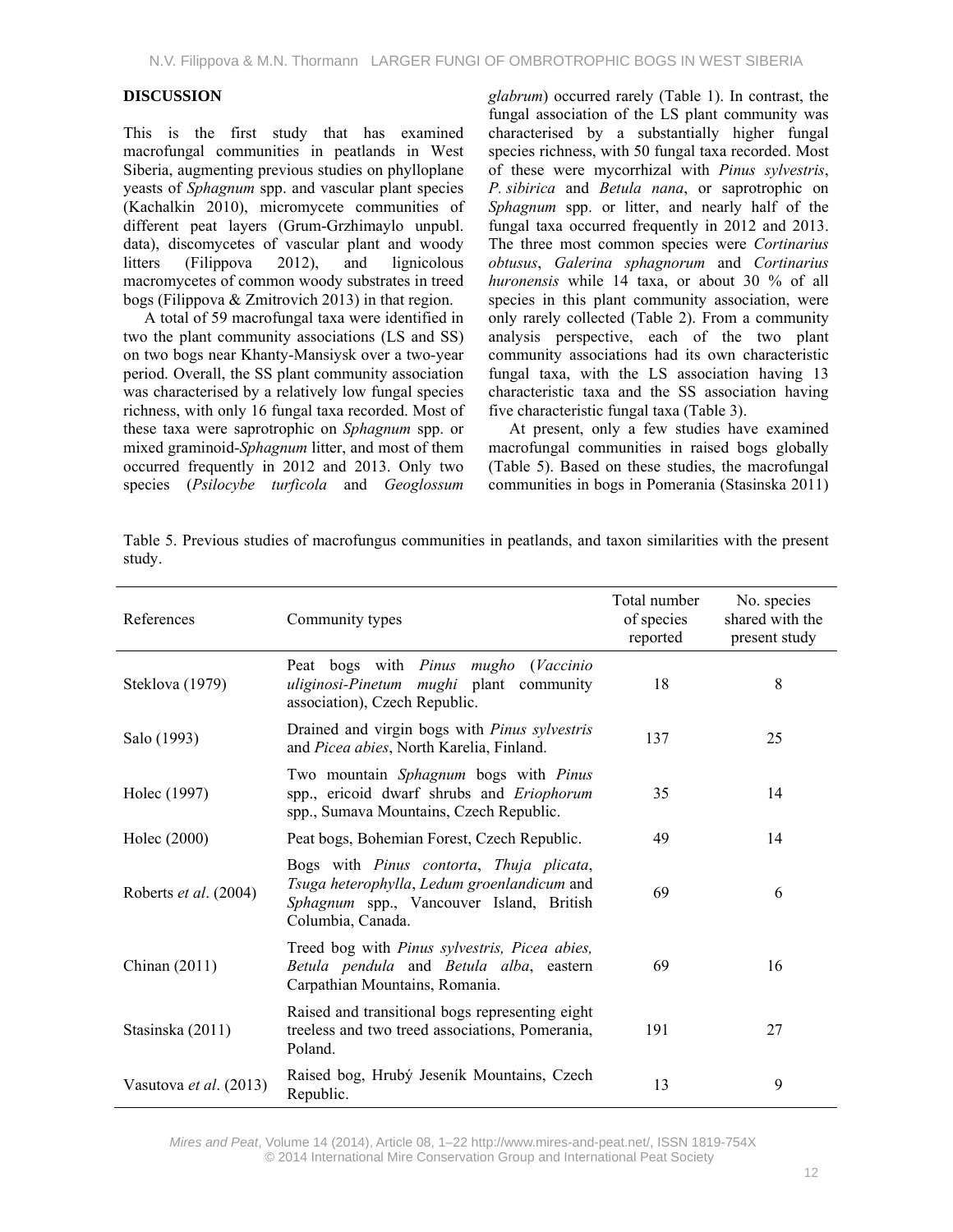and Finland (Salo 1993) are the most similar to those found in West Siberia (overlap of 27 and 25 taxa, respectively). Conversely, the macrofungal communities in bogs in the Czech Republic (Steklova 1979, Vasutova *et al*. 2013) and Canada (Roberts *et al*. 2004) are least similar to this study (overlap of only eight, nine and six taxa, respectively; Table 5). This study included 13 species that had not previously been reported from peatlands (Table 4), of which three species are mycorrhizal with *Pinus* spp. (*Cortinarius stillatitius*, *Hebeloma incarnatulum*, and *Suillus sibiricus*) and the remainder are saprotrophs of *Sphagnum* spp. (*Entoloma fuscomarginatum*, *Galerina allospora*, *G. cerina*, *Geoglossum glabrum*, *Gymnopilus fulgens*, *Hygrocybe cinerella*, *Hypholoma eximium*, *Psathyrella sphagnophila*, *Psilocybe turficola*, and *Xeromphalina cornui*). Both *H. incarnatulum* and *P. turficola* occurred frequently in treed bogs and lawns, respectively, and are possibly restricted to bogs in this region. The other eleven species were encountered infrequently in 2012 and 2013 and may be rare species.

This study showed that plot sizes for macrofungal community analyses need to be tailored for specific plant community associations. The species-area curves showed that plots covering an area of about  $200 \text{ m}^2$  are sufficiently large for the SS communities; however, the total plot area needed to be substantially larger in the LS communities (about  $800 \text{ m}^2$ ; Figure 2), as these communities have a substantially greater species diversity than SS communities. Since the same number of sub-plots was established in the SS and LS communities, macrofungal species diversity in the LS community was probably underestimated in this study. The same conclusion was reached by Arnolds (1992), who determined that plot areas for treeless communities should be  $500 \text{ m}^2$  but twice as large in wooded communities  $(1000 \text{ m}^2)$ .

This is the first study of macrofungal communities in bogs in West Siberia. Owing to the irregularity of fruiting of some fungal taxa, both seasonally and inter-annually (e.g. Mueller *et al*. 2004), continued monitoring of the study plots at Mukhrino and Chistoe Bogs will undoubtedly reveal additional fungal taxa in the future. The preliminary data of this study already showed that some taxa collected in 2012 were not collected in 2013, and vice versa. Ultimately, gaining a better understanding of the fungal communities and their dynamics in peatlands will provide valuable information towards understanding the role of these fungal communities in regional and global carbon dynamics.

# **AKNOWLEDGEMENTS**

We thank Elena Lapshina for organising the fieldwork at the Mukhrino field station. This work was funded by a grant from the Ministry of Education and Science of the Russian Federation to Yugra State University (№ 2014/505).

# **REFERENCES**

- Andersen, R., Grasset, L., Thormann, M.N., Rochefort, L., and Francez, A.J. (2010) Changes in microbial community structure and function following *Sphagnum* peatland restoration. *Soil Biology and Biochemistry*, 42, 291–301. doi:10.1016/j.soilbio.2009.11.006.
- Arnolds, E. (1981) *Ecology and Сoenology of Macrofungi in Grasslands and Moist Heathlands in Drenthe*, *Part 1. Introduction and Synecology*. Vaduz, Cramer, The Netherlands, 407 pp.
- Arnolds, E. (1992) The analysis and classification of fungal communities with special reference to macrofungi. In: Winterhoff, W. (ed.) *Fungi in Vegetation Science.* Handbook of Vegetation Science 19, Springer, The Netherlands, 7–47.
- Boertmann, D. (1995) *The Genus Hygrocybe*. The Danish Mycological Society, Copenhagen, 184 pp.
- Bulatov, V.I., Beregova, I.V., Igenbaeva, N.O., Kuskovskiy, V.S. & Tryaszyn, V.G. (2007) Fiziko-geograficheskie osobennosti Khanty-Mansiyska (Physical-geographical setting of Khanty-Mansiysk). In: Bulatov, V.I. (ed.) *Geografiya i Ekologiya goroda Khanty-Mansiyska i ego Prirodnogo Okruzheniya (Geography and Ecology of Khanty-Mansiysk and its Surroundings)*. Izdatelstvo OAO Informazionno-izdatelskiy zentr, Khanty-Mansiysk, Russia, 5–34 (in Russian).
- Bunyard, B.A., Wang, Z., Malloch, D., Clayden, S. & Voitk, A. (2008) New North American Records for *Ascocoryne turficola* (Ascomycota: Helotiales). *Fungi*, 1, 23–31.
- Chinan, V. (2011) Macrofungi from "Gradinita" peat bog (Eastern Carpathians, Romania). *Analele ştiinţifice ale Universităţii "Al. I. Cuza" Iaşi*, 57, 35–40.
- Chinan, V. & Tanase, C. (2009) The importance of wooded peat bogs from Suceava County (Eastern Carpathians) in conservation of lignicolous macromycetes. *Plant's Health*, *Special Edition*, 7–11.
- Christensen, M. & Whittingham, W.F. (1965) The soil microfungi of open bogs and conifer swamps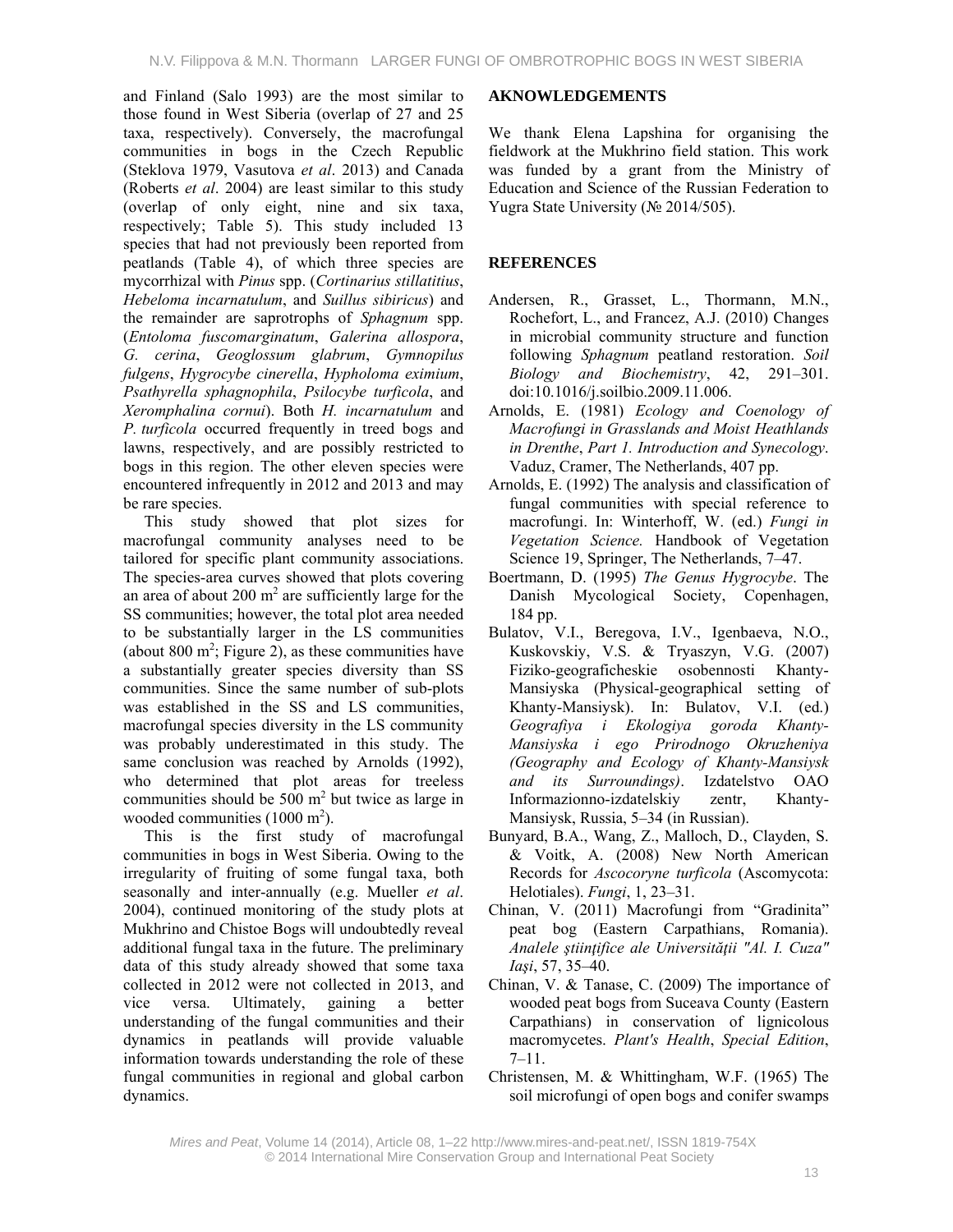in Wisconsin. *Mycologia*, 57, 882–896.

- Colwell, R.K. (2013) *EstimateS: Statistical Estimation of Species Richness and Shared Species from Samples*. Version 9 User's Guide and application published online at: http://purl.oclc.org/estimates.
- Colwell, R.K., Chao, A., Gotelli, N.J., Lin, S.Y., Mao, C.X., Chazdon, R.L. & Longino, J.T. (2012) Models and estimators linking individualbased and sample-based rarefaction, extrapolation and comparison of assemblages. *Journal of Plant Ecology*, 5, 3–21. doi:10.1093/jpe/rtr044.
- Dahlberg, A. (2011) European Red List of endangered macrofungi. Online at: http://www.wsl.ch/eccf/activities-en.ehtml.
- den Bakker, H.C. (2005) *Diversity in* Leccinum: *a Molecular Phylogenetic Approach*. National Herbarium, Wageningen, The Netherlands, 161 pp.
- Favre, J. (1948) *Les Associations Fongiques des Hauts-marais Jurassiens et de Quelques Regions Voisines* (*The Fungal Associations of Jura Bogs and Some Neighbouring Regions*). Kommissionsverlag Buchdruckerei Buchler & Co., Bern, Switzerland, 228 pp. (in French).
- Filippova, N.V. (2010) *Predvaritel'nyy spisok gribov i miksomitsetov Khanty-Mansiyskogo Avtonomnogo Okruga* (podgotovleno dlya XI Rabochee soveshchanie Komissii po izucheniyu makromitsetov Russkogo Botanicheskogo Obshchestva, 17-23 avgusta, 2010) (*Prior List of Fungi of Khanty-Mansiysk Region* (prepared for the XI workshop of the Macromycetes Commission of the Mycological Section of the Russian Botanical Society, 17–23 August 2010)). Yugra State University, Khanty-Mansiysk, 28 pp. (in Russian).
- Filippova, N.V. (2012) Discomycetes from plant, leaf and *Sphagnum* litter in ombrotrophic bog (West Siberia). *Environmental Dynamics and Global Climate Change*, 3(1), EDCCrar0003.
- Filippova, N.V. & Bulyonkova, T.M. (2013) Notes on the ecology of *Ascocoryne turficola* (Ascomycota: Helotiales) in West Siberia. *Environmental Dynamics and Global Climate Change*, 4(2), EDCCrar0006.
- Filippova, N.V. & Zmitrovich, I.V. (2013) Lignicolous fungi of ombrotrophic bog (West Siberia). *Environmental Dynamics and Global Climate Change*, 4(1), EDCCrar0007.
- Filippova, N.V., Zvyagina, E.A. & Bulyonkova, T.M. (2013) *Ascocoryne turficola* (Boud.) Korf records from West Siberia. *Fungi*, 6, 26–30.
- Geesteranus, R.A.M. (1992) *Mycenas of the*

*Northern Hemisphere*. Elsevier, New York, USA, 391 pp.

- Golovchenko, A.V. & Polyanskaya, L.M. (1999) Zhiznesposobnost' mitseliya i spor gribov v torfyanikakh (Viability of fungal mycelium and spores in peat soils). In: Vompersky, S.E. (ed.) *Sb. mat. Soveshchaniya «Bolota i zabolochennye lesa v svete zadach ustoychivogo prirodopol' zovaniya»* (*Proceedings of the Conference "Swamps and Swampy Forests in Connection with the Problems of Stable Exploitation of Natural Resources"*). GEOS publishers, Moscow, 106–109 (in Russian).
- Golovchenko, A.V., Polyanskaya, L.M., Dobrovol'skaya, T.G., Vasil'eva, L.V., Chernov, I.Y. & Zvyagintsev, D.G. (1993) Peculiarities in space distribution and structure of microbial complexes of boggy-forest ecosystems. *Pochvovedenie*, 10, 78–89.
- Golovchenko, A.V., Semenova, T.A., Polyakova, A.V. & Inisheva, L.I. (2002) The structure of the micromycete complexes of oligotrophic peat deposits in the southern Taiga subzone of West Siberia. *Microbiology*, 71, 575–581. doi:10.1023/A:1020514904709.
- Grum-Grzhimaylo, O.A. (2013) *Mikromitsety Zabolachivayushchikhsya Vodoemov Poberezh'ya Kandalakshskogo Zaliva Belogo Morya* (*Micromycetes of Paludifying Water Bodies on the Shore of Kandalaksha Bay*). PhD Thesis, Moscow State University, 242 pp. (in Russian).
- Gulden, G. (2008) *Galerina*. In: Knudsen, H. & Vesterhold, J. (eds.) *Funga Nordica*, Nordsvamp, Copenhagen, 785–804.
- Halling, R.E. (1983) *The Genus Collybia (Agaricales) in the Northeastern United States and Adjacent Canada*. J. Cramer, Braunschweig, Germany, 149 pp.
- Hansen, L. & Knudsen, H. (eds.) (1997) *Nordic Macromycetes Vol. 3: Heterobasidioid, Aphyllophoroid and Gastromycetoid Basidiomycetes*. Nordsvamp, Copenhagen, 444 pp.
- Hansen, L. & Knudsen, H. (eds.) (2000) *Nordic Macromycetes Vol. 1: Ascomycetes*. Nordsvamp, Copenhagen, 309 pp.
- Hansen, L., Knudsen, H. & Dissing, H. (eds.) (1992) *Nordic Macromycetes Vol. 2: Polyporales, Boletales, Agaricales, Russulales*. Nordsvamp, Copenhagen, 474 pp.
- Heilmann-Clausen, J., Verbeken, A. & Vesterholt, J. (1998) *The Genus Lactarius*. The Danish Mycological Society, Copenhagen, 287 pp.
- Holec, J. (1997) Studium makromycetů na trvalých plochách v hlavních klimaxových společenstvech Šumavy (Monitoring of macromycetes in the

*Mires and Peat*, Volume 14 (2014), Article 08, 1–22 http://www.mires-and-peat.net/, ISSN 1819-754X © 2014 International Mire Conservation Group and International Peat Society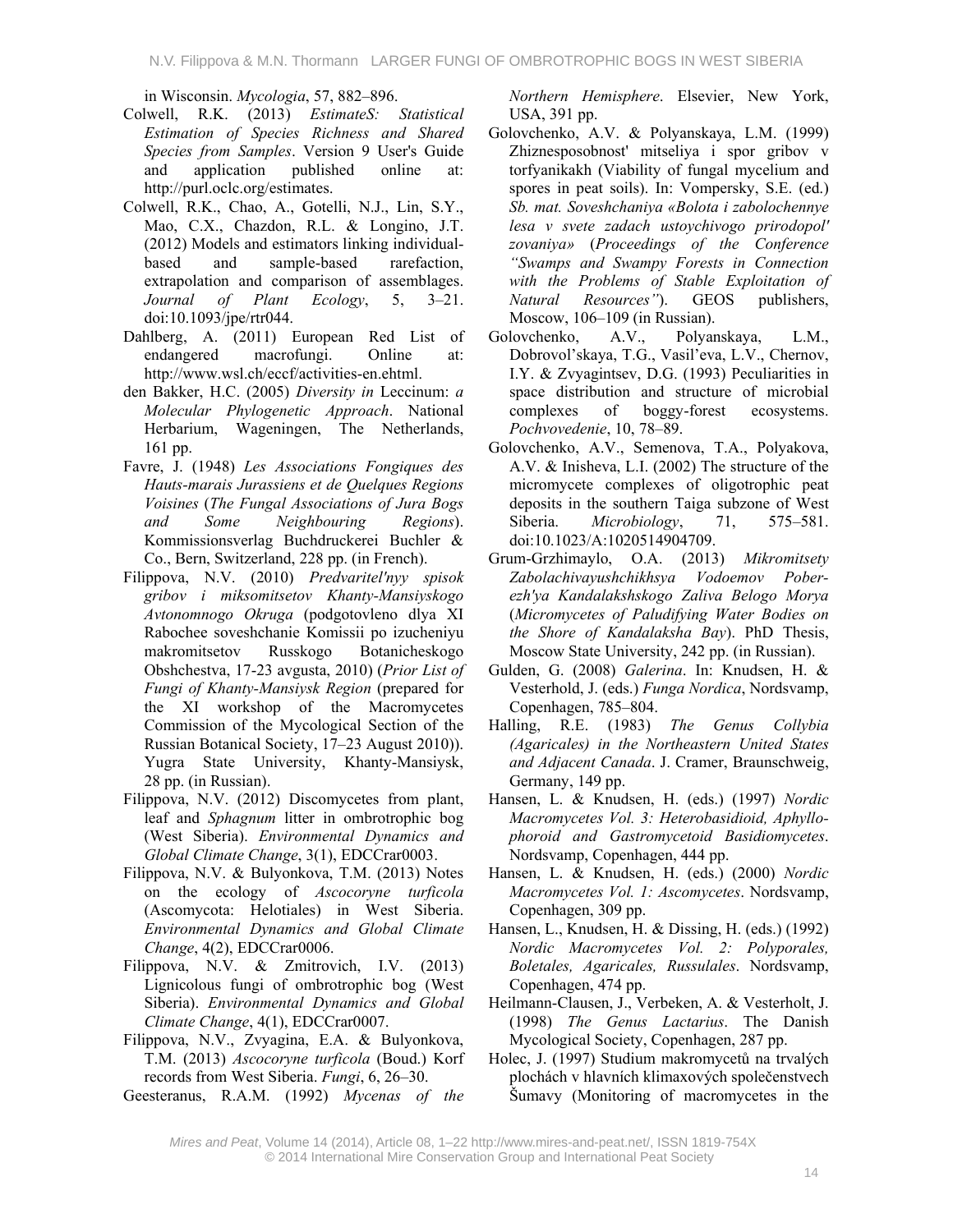main climax communities of the Šumava Mountains). *Priroda*, 10, 15–48 (in Czech).

- Holec, J. (2000) Mykoflóra Šumavy základní literární prameny a shrnutí biodiverzity makromycetů v nejvýznamnějších biotopech (Mycoflora of the Bohemian Forest - basic literature and biodiversity of macrofungi in the main habitats). *Silva Gabreta*, 5, 69–82 (in Czech).
- Hurlbert, S.H. (1971) The non-concept of species diversity: a critique and alternative parameters. *Ecology*, 52, 577–586.
- Ivanov, K.E. & Novikov, S.M. (1976) *Bolota Zapadnoy Sibiri ikh Stroenie i Gidrologicheskiy Rezhim* (*Peatlands of West Siberia, Their Structure and Hydrology*. Hydrometeoizdat, Moscow, 446 pp. (in Russian).
- Jaatinen, K., Fritze, H., Laine, J. & Laiho, R. (2007) Effects of short- and long-term water-level drawdown on the populations and activity of aerobic decomposers in a boreal peatland. *Global Change Biology*, 13, 491–510. doi:10.1111/ j.1365-2486.2006.01312.x.
- Kachalkin, A.V. (2010) *Drozhzhevye Soobshchestva* Sfagnovykh *Mkhov* (*Yeast Communities of* Sphagna). Ph.D. Thesis, Moscow State University, 179 pp. (in Russian).
- Kachalkin, A.V., Chernov, I.Yu., Semenova, T.A. & Golovchenko, A.V. (2005) Kharakteristika taksonomicheskogo sostava mikromitsetnykh i drozhzhevykh soobshchestv v torfyanykh pochvakh raznogo genezisa (Taxonomical characteristics of the structure of hyphomycetes and yeast communities in peat soils of different genesis). In: Inisheva, L.I. (ed.) *Bolota i Biosfera: Sbornik Materialov Chetvertoy Nauchnoy Shkoly* (*Proceedings of the Conference "Peatlands and Biosphere"*), ZNITI publ., Tomsk, Russia, 208–215 (in Russian).
- Knudsen, H. & Vesterholt, J. (2008) *Funga Nordica: agaricoid, boletoid and cyphelloid genera*. Nordsvamp, Copenhagen, 965 pp.
- Krebs, C.J. (1989) *Ecological Methodology*. Harper & Row, New York, 654 pp.
- Kurakov, A., Lavrent'ev, R., Nechitailo, T., Golyshin, P. & Zvyagintsev, D. (2008) Diversity of facultatively anaerobic microscopic mycelial fungi in soils. *Microbiology*, 77, 90–98. doi:10.1134/S002626170801013X.
- Lange, M. & Lange, B. (1982). Agarics growing in *Sphagnum*: specialization and distribution in arctic and alpine zones. In: Laursen, G.A. & Ammirati, J.F. (eds.) *Arctic and Alpine Mycology*, University of Washington Press, Seattle, WA, USA, 150–160.
- Lapshina, E.D. (2010) *Rastitel'nost' Bolot Yugovostoka Zapadnoy Sibiri* (*Wetland Vegetation of the South-East Part of West Siberia*). NSU publ., Novosibirsk, Russia, 186 pp. (in Russian).
- Liss, O.L., Abramova, L.I., Avetov, N.A., Berezina, N.A., Inisheva, L.I., Kurnishnikova, T.V., Sluka, Z.A., Tolpysheva, T.Yu. & Shvedchikova, N.K. (2001) *Bolotnye sistemy Zapadnoy Sibiri i ikh prirodookhrannoe znachenie* (*Wetland Systems of West Siberia and Their Importance for Nature Conservation*). Grif i K publisher, Tula, Russia, 584 pp. (in Russian).
- Magurran, A.E. (2004) *Measuring Biological Diversity*. Blackwell, Malden, USA, 256 pp.
- Mueller, G.M., Schmit, J.P., Huhndorf, S.M., Ryvarden, L., O'Dell, T.E., Lodge, D.J., Leacock, P.R., Mata, M., Umana, L., Wu, Q.F. & Czederpilt, D. (2004) Recommended protocols for sampling macrofungi. In: Mueller, G.M., Bills, G.F. & Foster, M.S. (eds.) *Biodiversity of Fungi: Inventory and Monitoring Methods*, Elsevier Academic Press, Amsterdam, 168–172.
- Munoz, J.A. (2005) *Boletus s.l.: excl. Xerocomus: Strobilomycetaceae, Gyroporaceae, Gyrodontaceae, Suillaceae, Boletaceae*. Fungo Europaei 2, Edizioni Candusso, Alassio, Italy, 952 pp.
- Niskanen, T., Kytovuori, I. & Bendiksen, E. (2008) *Cortinarius* (Pers.) Gray. In: Knudsen, H. & Vesterhold, J. (eds.) *Funga Nordica*, Nordsvamp, Copenhagen, 661–777.
- Noordeloos, M.E. (1992) *Fungi Europaei: Entoloma s.l.* Giovanna Biella, Saronno, Italy, 760 pp.
- Peregon, A., Maksyutov, S. & Yamagata, Y. (2009) An image-based inventory of the spatial structure of West Siberian wetlands. *Environmental Research Letters*, 4, 045014. doi:10.1088/1748- 9326/4/4/045014.
- Redhead, S.A. (1989) A biogeographical overview of the Canadian mushroom flora. *Canadian Journal of Botany*, 67, 3003–3062.
- Roberts, C., Ceska, O., Kroeger, P. & Kendrick, B. (2004) Macrofungi from six habitats over five years in Clayoquot Sound, Vancouver Island. *Canadian Journal of Botany*, 82, 1518–1538. doi:10.1139/b04-114.
- Salo, K. (1979) Mushrooms and mushroom yield on transitional peatlands in central Finland. *Annales Botanica Fennica*, 16, 181–192.
- Salo, K. (1993) The composition and structure of macrofungus communities in boreal upland type forests and peatlands in North Karelia, Finland. *Karstenia*, 33, 61–99.
- Simberloff, D.S. (1972) Properties of the rarefaction diversity measurement. *American Naturalist*,

*Mires and Peat*, Volume 14 (2014), Article 08, 1–22 http://www.mires-and-peat.net/, ISSN 1819-754X © 2014 International Mire Conservation Group and International Peat Society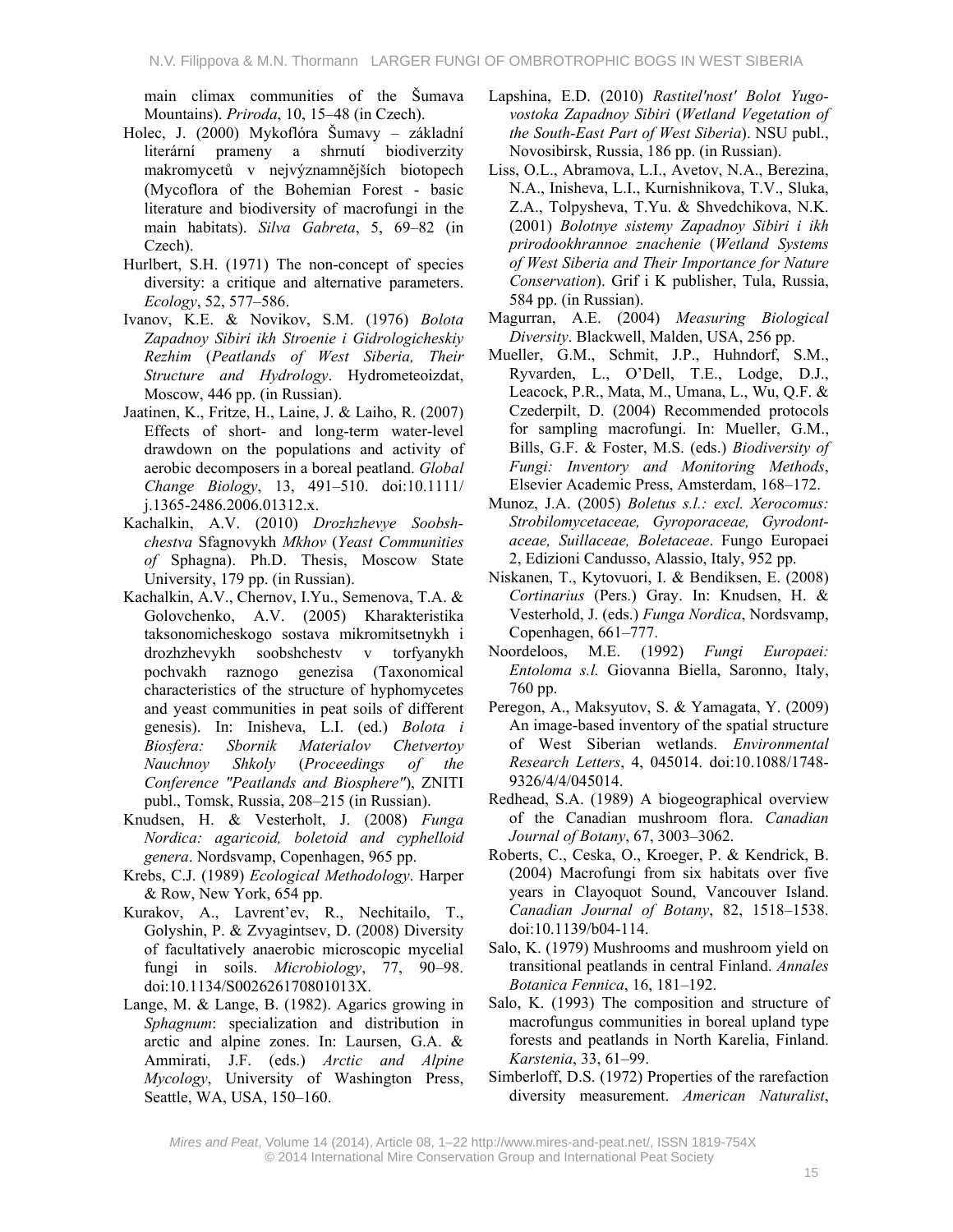106, 414–418.

- Smith, A.H. & Singer, R. (1964) *A Monograph on the Genus Galerina Earle*. Hafner Publishing Company, New York, 384 pp.
- Stasinska, M. (2011) Macrofungi of raised and transitional bogs of Pomerania. *Monographiae Botanicae*, 101, 1–142.
- Steklova, A. (1979) Mykoflóra Státní přírodní rezervace Božídarské rašeliniště v Krušných horách (Mycoflora of the Božídarské rašeliniště State Nature Reserve, Krušné hory Mts., Czechoslovakia)*. Příroda*, 22, Zpravy Muzei Západočeského kraje, Plzeň, 1–11 (in Czech).
- Sundh, I., Nilsson, M. & Borga, P. (1997) Variation in microbial community structure in two boreal peatlands as determined by analysis of phospholipid Fatty Acid profiles. *Applied and Environmental Microbiology*, 63, 1476–1482.
- Tanase, C. (2000) Macromycetes found in oligotrophic swamps located in the Dornelor depression (Eastern Carpathians). *Studii si Cercetari*, 5, 17–22.
- Thormann, M. (2006) The Role of Fungi in Boreal Peatlands. In: Wieder, R.K. & Vitt, D.H. (eds.) *Boreal Peatland Ecosystems*, Springer, Berlin, 101–123.
- Thormann, M.N. & Rice, A.V. (2007). Fungi from peatlands. *Fungal Diversity*, 24, 241–299.
- Thormann, M.N., Currah, R.S. & Bayley, S.E. (2001) Microfungi isolated from *Sphagnum fuscum* from a southern boreal bog in Alberta, Canada. *The Bryologist*, 104, 548–559.
- Thormann, M.N., Currah, R.S. & Bayley, S.E. (2003) Succession of microfungal assemblages in decomposing peatland plants. *Plant and Soil*, 250, 323–333. doi:10.1023/A:1022845604385.
- Van Vooren, N. (2012) Le clou de la session mycologique fédérale 2011: *Ascocoryne turficola* (Helotiales) (The highlight of the Federal mycological session 2011: *Ascocoryne turficola* (Helotiales)). *Bulletin of Mycology and Botany*,

206, 39–46 (in French).

- Vasin, A.M. & Vasina, A.L. (eds.) (2013) *Krasnaya kniga Khanty-Mansiyskogo avtonomnogo okruga - Yugry*(*Red Book of Khanty-Mansiysk Region – Yugra*). Basko, Ekaterinburg, Russia, 460 pp. (in Russian).
- Vasutova, M., Dvorak, D. & Beran, M. (2013) Rare macromycetes from raised bogs in the Hrubý Jeseník Mts. (Czech Republic). *Czech Mycology*, 65, 45–67.
- Vesterholt, J. (2005) *The Genus Hebeloma*. The Danish Mycological Society, Copenhagen, 146 pp.
- Waksman, S.A. & Purvis, E.R. (1932) The microbiological population of peat. *Soil Science*, 34, 95–113.
- Walter, H. (1977) The oligotrophic peatlands of western Siberia - the largest peino-helobiome in the world. *Vegetatio*, 34, 167–178.
- Wu, Q., Thiers, B. & Pfister, D. (2004) Preparation, preservation, and use of fungal specimens in herbaria. In: Mueller, G.M., Bills, G.F. & Foster, M.S. (eds.) *Biodiversity of Fungi: Inventory and Monitoring Methods*, Elsevier Academic Press, Amsterdam, 23–36.
- Wurtzburger, N., Hartshorn, A.S. & Hendrick, R.L. (2004) Ectomycorrhizal fungal community structure across a bog-forest ecotone in southeastern Alaska. *Mycorrhiza*, 14, 383–389.
- Zaguralskaya, L.M. (1967) Mikronaselenie torfyano-bolotnykh pochv Tomskoy oblasti (Microbial populations of peat-bog soils of Tomsk district). In: Pyavchenko, N.I. (ed.) *Vzaimootnosheniya Lesa i Bolota po Dannym Statsionarnykh Issledovaniy* (*Interrelation of Forest and Bog. On the Results of Stationary Investigations*). Nauka, Moscow, 56–81 (in Russian).

*Submitted 05 Jun 2014, final revision 23 Oct 2014 Editor: R.S. Clymo* 

Author for correspondence: Nina V. Filippova, Yugra State University, Stroiteley Street 1, Shapsha Village, Khanty-Mansiyskiy autonomous okrug, 628508, Russia. E-mail: filippova.courlee.nina@gmail.com

 $\mathcal{L}_\mathcal{L} = \{ \mathcal{L}_\mathcal{L} = \{ \mathcal{L}_\mathcal{L} = \{ \mathcal{L}_\mathcal{L} = \{ \mathcal{L}_\mathcal{L} = \{ \mathcal{L}_\mathcal{L} = \{ \mathcal{L}_\mathcal{L} = \{ \mathcal{L}_\mathcal{L} = \{ \mathcal{L}_\mathcal{L} = \{ \mathcal{L}_\mathcal{L} = \{ \mathcal{L}_\mathcal{L} = \{ \mathcal{L}_\mathcal{L} = \{ \mathcal{L}_\mathcal{L} = \{ \mathcal{L}_\mathcal{L} = \{ \mathcal{L}_\mathcal{$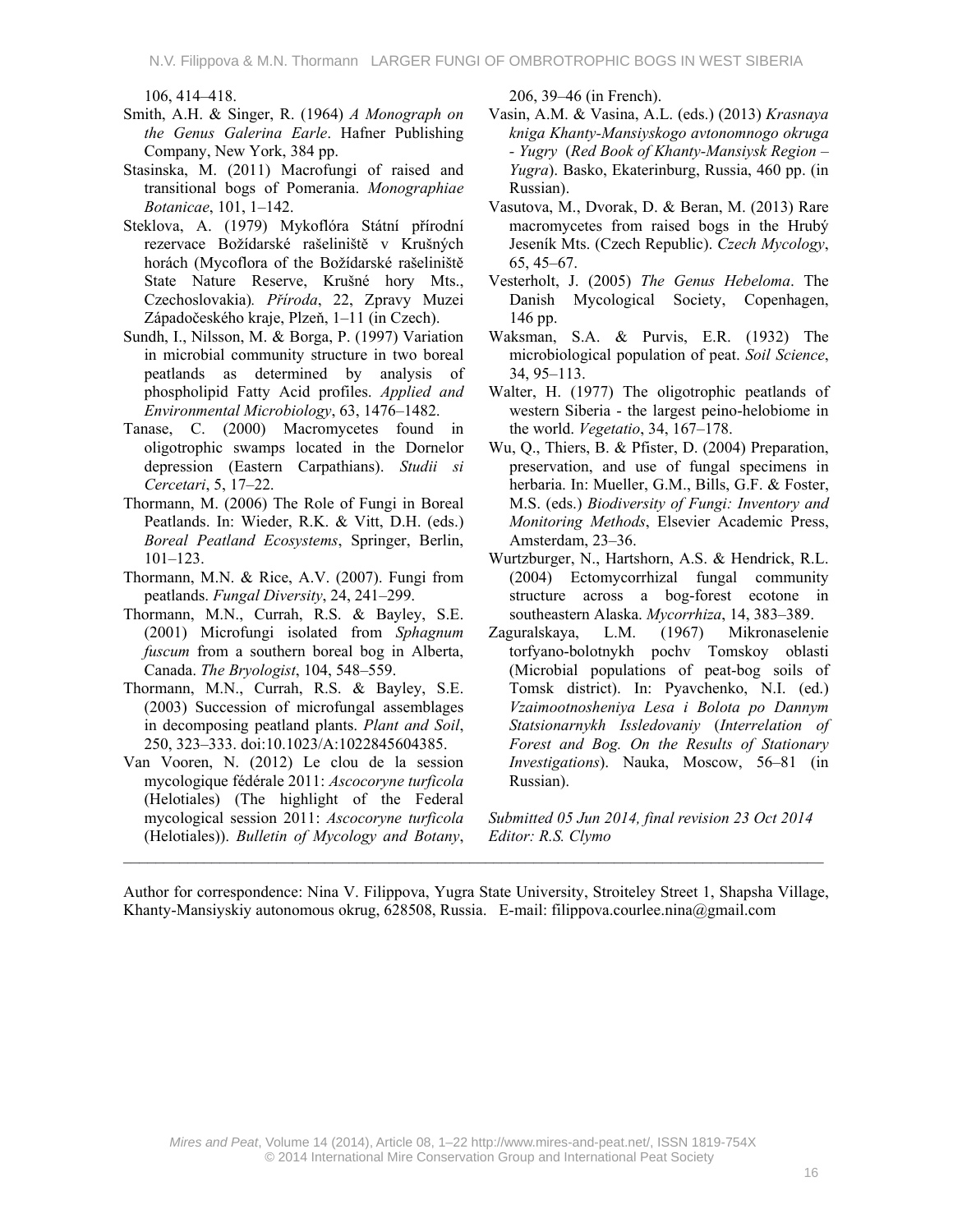# **Appendix**

### **Species list with annotations**

There follows an annotated species list of the 59 fungal taxa that were collected at the two bogs. Each annotation lists the accession numbers and the year(s) of collection, the relative abundance of the taxon, collection methods (from study plots or random walk collections outside study plots), a general habitat description (including substrate), inferred general ecological role of the taxon, and previous records of the taxon in northern Europe or North America. Taxa that could not be reliably identified to species are marked with asterisks.

# **ASCOMYCETES**

#### *Ascocoryne turficola* (Boud.) Korf

2012 - #4066; 2013 - #4403. Several collections made in five locations in the northern and central Taiga (Filippova *et al*. 2013), collected regularly (IV) in plots on lawns (Filippova & Bulyonkova 2013), saprotroph on *Sphagnum* and graminoid litter. Characteristic of SS, but occurring more frequently in the *Hepatico-Rhynchosporetum albae* and rarely in the *Eriophoro vaginati-Sphagnetum baltici*. This species has occasionally been reported from different types of peatlands (fens and bogs) in Europe and North America (Bunyard *et al*. 2008, Van Vooren 2012); also reported from the Leningrad and Moscow regions in Russia. Protected in most countries where it is known to occur, and included in the Red List of Khanty-Mansiysk region (Vasin & Vasina 2013).

## *Geoglossum glabrum* Pers.: Fr.

2013 - #4405. Only a single collection of one ascocarp was made in SS, where it grew on liverworts covering a peaty surface in the central part of an extensive lawn. Saprotroph of *Sphagnum* or peaty substrates. Another location was registered in a mesotrophic bog outside the study plots in the northern part of the region. Reported from *Sphagnum* bogs in northern Europe (Hansen & Knudsen 2000). Included in the Red List of Khanty-Mansiysk region (Vasin & Vasina 2013).

#### *Pseudoplectania sphagnophila* (Pers.) Kreisel

2012 - #0136; 2013 - #4228 and #4279. Collected by the random walk method in June–July, on *S. fuscum* hummocks in treed bogs; saprotroph of *Sphagnum*. Reported from *S. fuscum* in northern Europe (Hansen & Knudsen 2000).

# **BASIDIOMYCETES**

#### *Amanita porphyria* Alb. & Schwein.

2012 - #4058 and #4111; 2013 - #4416. Rare species (I) in the study plots, but several collections using random walk method, in treed community and at the edge of the bog, forming mycorrhiza with *Pinus*. A species with a wide ecological niche in forests and bogs. Reported in northern Europe from *Pinus* and *Picea* forests (Hansen *et al*. 1992).

## *Arrhenia sphagnicola* (Berk.) Redhead, Lutzoni, Moncalvo & Vilgalys

2012 - #3940 and #3954; 2013 - #4077. Common species (its abundance (II) under-estimated in this study because it fruits earlier), characteristic for treed communities, often among *S. fuscum* and (rarely) on hydrophilic *Sphagnum* spp. Saprotroph on *Sphagnum*. Reported on *Sphagnum* in northern Europe (Hansen *et al*. 1992).

#### *\*Arrhenia onisca* (Fr.: Fr) Quel.

There is taxonomic uncertainty among several *Sphagnum*-inhabiting *Arrhenia* spp. (*A. gerardiana*, *A. sphagnicola* and *A. onisca*) in the literature. In this study, there were two distinct morpho-species: (1) cap light brown, inhabiting hummocks (presently identified as *A. sphagnicola*), growing among *S. fuscum*; and (2) cap dark brown, fruitbody stouter, growing in wetter lawns (presently identified as *A. onisca*). Further taxonomic work is required to elucidate the taxonomy and ecology of this genus in peatlands.

#4398 – 2013. Common (IV) in lawns, on hydrophilic *Sphagna*, characteristic of SS. Saprotroph on *Sphagnum.* In northern Europe, reported on *Sphagnum* in bogs in late summer (Hansen *et al*. 1992).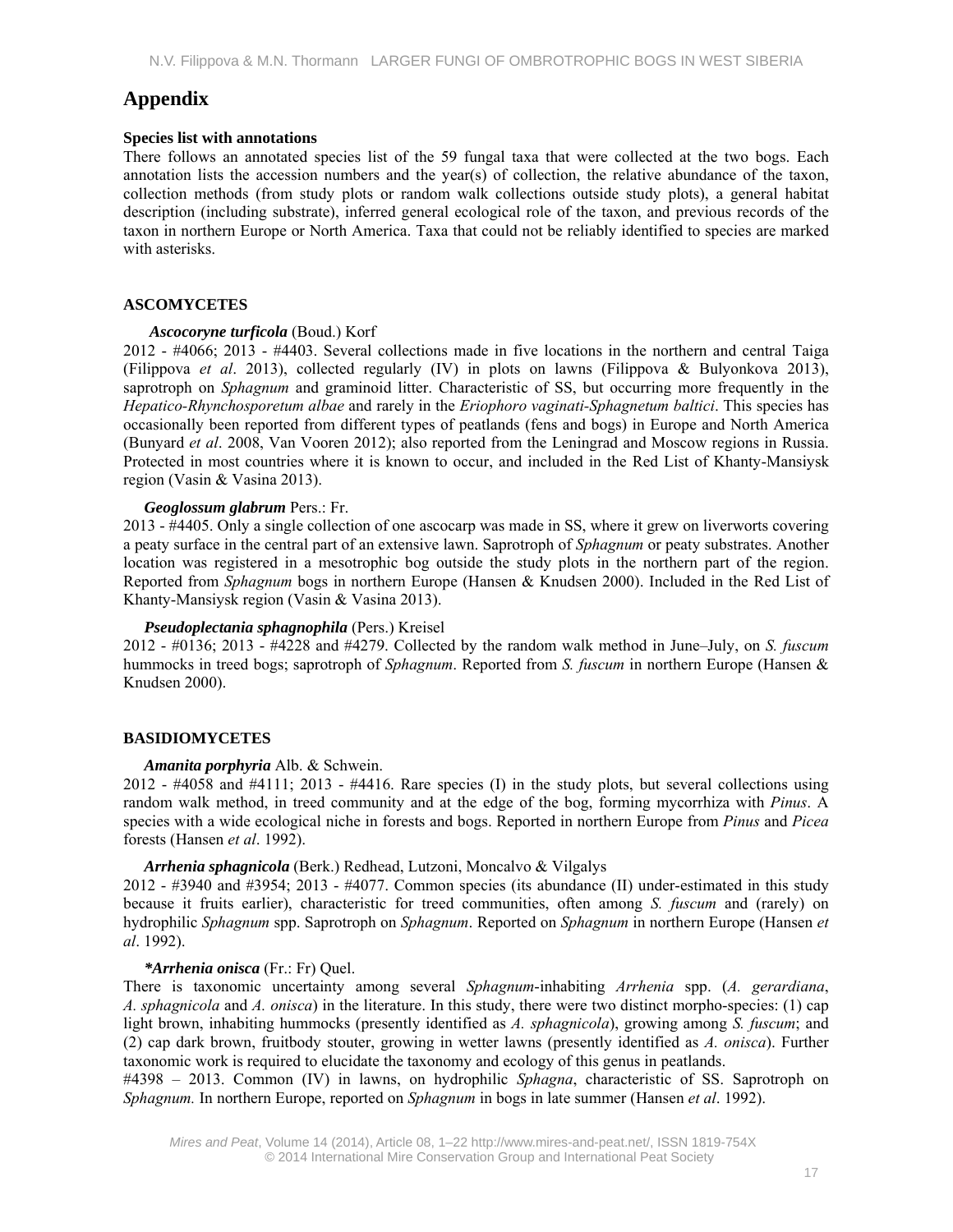## *Clavaria sphagnicola* Boud.

2012 - #3745, #3796, #3822, and #4006. Common species in treed communities at Chistoe Bog (random walk method), on hummocks among *S. fuscum*, *S. magellanicum* and *S. angustifolium*, saprotroph on *Sphagnum*. The species was not collected in the study plots, otherwise it could be characteristic of treed communities. Reported from *Sphagnum* bogs in northern Europe (Hansen & Knudsen 1997).

## *Collybia cirrhata* (Pers.) Cumm.

2012 - #3794 and #3863; 2013 - #4415. Common species (II) in treed communities on old sporocarps of some agarics. Species not specific to bogs, occurring wherever its substrate occurs. Very common in the temperate-subarctic zone of northern Europe (Knudsen & Vesterholt 2008).

## *\*Cortinarius* cf. *albovariegatus* (Velen.) Melot

2012 - #3820, #3848, #3938, #3984, #3986, #4040, and #4092; 2013 - #4396. Common species (IV) in treed communities, forming mycorrhiza with *Pinus*. Characteristic of treed bogs. In northern Europe, reported from mesic coniferous forests with *Picea* (Niskanen *et al*. 2008).

## *Cortinarius caperatus* (Pers.: Fr.) Fr.

Collected once in treed community outside plot borders, forming mycorrhiza with *Pinus*. Common forest species, occasionally occurring in bogs. Locally very common in the hemiboreal-arctic zone of northern Europe (Knudsen & Vesterholt 2008), in coniferous and deciduous forests.

## *\*Cortinarius flexipes* (Pers.) Fr.

2012 - #3765, #3802, #3818, and #3842; 2013 - #4376. Common species (III) in treed communities, forming mycorrhiza with *Pinus*. Characteristic of treed bogs. In northern Europe, associated with deciduous trees e.g. *Fagus*, *Betula*, and *Quercus*, and with conifers, preferably in moist and acidic habitats (Niskanen *et al*. 2008).

## *\*Cortinarius* cf. *flos-paludis* Melot

2012 - #3836, #3961, #3985, #3989, and #3950; 2013 - #4378. Common species (IV) in treed communities, forming mycorrhiza with *Pinus*. Characteristic of treed bogs. Reported in northern Europe with *Picea* and *Pinus*, often among *Sphagnum* (Niskanen *et al*. 2008).

# *\*Cortinarius huronensis* Ammirati & A.H. Sm.

2012 - #3751, #3769, #3798, #3799, #3800, #3801, #3803, #3813, #3850, #3873, #3942, #3849, #3965, and #4115; 2013 - #4383. Common species (V) in treed communities, forming mycorrhiza with *Pinus*. Characteristic of treed bogs. In northern Europe, reported among *Sphagnum* in fens, bogs or swamp forests, most frequent under *Pinus*, less frequently associated with *Picea* or *Betula* (Niskanen *et al*. 2008).

# *\*Cortinarius* cf. *obtusus* (Fr.) Fr.

2012 - #3963, #3966, #3967, #3968, #3969, #3974, #3976, #3979, #3980, #3987, and #4093; 2013 - #4384. Common species (VI) in treed communities, forming mycorrhiza with *Pinus*. Characteristic of treed bogs. In northern Europe, reported from mesic to damp coniferous forests with *Picea*, sometimes with *Pinus*, *Betula*  and *Salix* dwarf shrubs, in needle litter or among mosses (Niskanen *et al*. 2008).

# *Cortinarius pholideus* **(Fr.: Fr.) Fr.**

2013 - #4424. Only a single collection from a treed community, forming mycorrhiza with *Pinus* (also with *Betula*). Forest species, rarely found in bogs. Common in hemiboreal-subarctic zone, less common in western parts of northern Europe (Niskanen *et al*. 2008), where it is reported under birch, often on acid soils.

# *Cortinarius scaurus* var. *sphagnophilus* Fr. (Fr.)

2012 - #3778, #3804, #3821, #3930, #3970, and #3983; 2013 - #4397. Rare species (I) in the study plots, but occurring regularly in treed communities in 2012, forming mycorrhiza with *Pinus*. The variation could be characteristic for treed bogs. In northern Europe, reported from coniferous forests on moist, silicious soil and in bogs (Niskanen *et al*. 2008).

#### *Cortinarius semisanguineus* (Fr.) Gillet

2012 - #3841, #3936, #3964, and #4089; 2013 - #4389. Common species (V) in treed communities, forming mycorrhiza with *Pinus*. Species with a wide ecological niche, occurring in forests and bogs. In northern Europe reported from humus, needle litter, or among mosses in poor coniferous forests, often on sandy soil in open *Pinus* forests, rarely in other forest types, occasionally with *Picea*, rarely with *Betula* or *Fagus*  (Niskanen *et al*. 2008).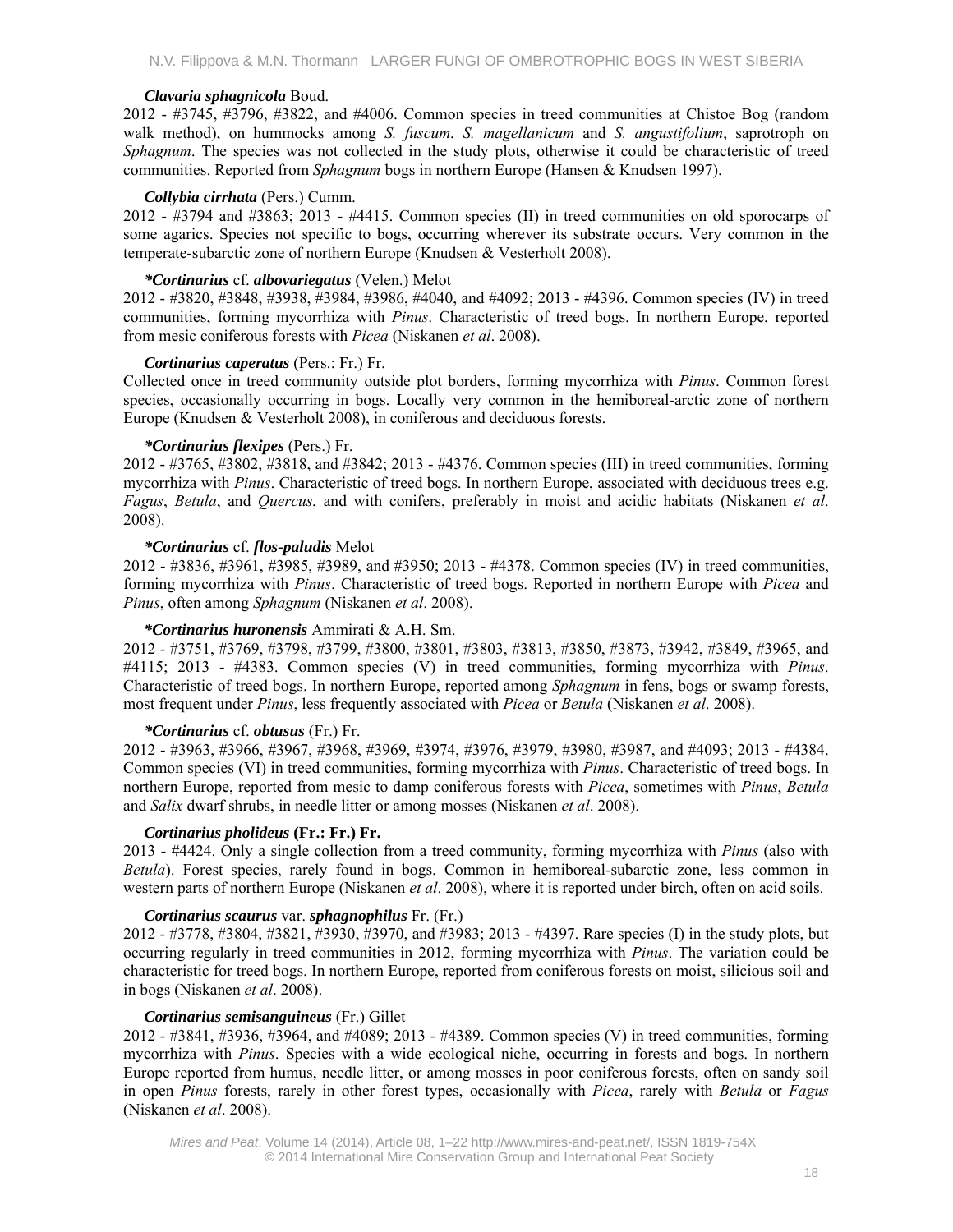#### *\*Cortinarius* cf. *vibratilis (Fr.: Fr.) Fr.*

2012 - #3923 and #3944; 2013 - #4409. Regular species (II) in treed bogs, forming mycorrhiza with *Pinus*. Species with a wide ecological niche, occurring in forests and bogs. In northern Europe reported from forests with *Picea* and *Pinus* (Niskanen *et al*. 2008).

#### *\*Cortinarius* sp. 1

2012 - #3971; 2013 - #4423. Rare species (I) in treed bogs.

*\*Cortinarius* sp. 2 2013 - #4388. Rare species (II) in treed bogs.

*\*Cortinarius* sp. 3 2013 - #4407. Regular species (III) in treed bogs.

#### *Cortinarius stillatitius* Fr.

2012 - #3744, #3750, and #3819; 2013 - #4417. Regular species (III) in treed bogs, forming mycorrhiza with *Pinus*. Species with a wide ecological niche, occurring in forests and bogs. Reported in northern Europe from *Vaccinium myrtillus-Picea* forests, more rarely among *Pinus*, also in montane *Betula* forests or in *Fagus*  forests (Niskanen *et al*. 2008).

#### *Entoloma fuscomarginatum* (Fr.) P. Kumm.

2012 - #3749, #3761, #3797, #3823, #3851, #3859, #3871, #4004, #4063, and #4077; 2013 - #4400. Only a single collection was made in 2013 (LS), but this species was regularly found in treed bogs in 2012 (random walk method), saprotroph on *Sphagnum*. Common in Atlantic peat bogs of the U.K., rare in central European mountain bogs (Noordeloos 1992). The species is on the Red Lists of some European countries (Dahlberg 2011), and it is on the Red List of Khanty-Mansiysk region (Vasin & Vasina 2013).

#### *Galerina allospora* A.H. Sm. & Singer

2012 - #3763, #3793, #3922, #3933, #3941, #4041, #4117, #4118, and #4119; 2013 - #4385. Rare species (II) in treed bogs, occurring on *S. angustifolium* or *S. balticum*, saprotroph on *Sphagnum* and wood (pine bark). In northern Europe, reported from mosses (*Sphagnum*, *Dicranum*, *etc*.) and from rotting stumps and litter of *Picea* (Hansen *et al*. 1992); in North America, reported from debris and dead *Sphagnum* under *Picea* or on lightly burned areas in bogs (Smith & Singer 1964).

#### **\****Galerina cerina* A.H.Smith & Singer

2013 - #4379. Common species (V), occurring in all communities on hummocks and in hollows, mostly on peat among liverworts, saprotroph. In northern Europe reported from bogs, acidic forests and ericaceous communities, among different mosses and *Sphagnum* (Gulden 2008).

### *Galerina paludosa* (Fr.) Kühner

2012 - #3790. Only a single collection from the study plots (in a treed community), but several collections from the random walk method (from treed communities and mesotrophic bogs), saprotroph on *Sphagnum*. Reported from oligotrophic mires, bogs, and swampy forests in northern Europe (Hansen *et al*. 1992). Smith & Singer (1964) reported it being "the most common species in the *Sphagnum* bogs throughout the United States and Canada, also well known in Europe, and is very likely circumpolar in distribution".

#### *\*Galerina sphagnicola* (G.F. Atk.) A.H. Sm. & Singer

2012 - #3752, #3753, #3764, #3770, #3771, #3772, #3773, #3774, #3775, #3789, #3791, #3792, #3810, #3811, #3812, #3843, #3844, #3845, #3898, #3897, #3899, #3900, #3901, #3910, #3925, #3926, #3934, #3972, #4065, #4078, #4081, and #4084, 2013 - #4399. The most abundant species, as estimated from sporocarp density (VI), saprotroph on *Sphagnum*. Characteristic for SS. Reported from bogs in northern Europe (Hansen *et al*. 1992); in North America, reported to occur scattered to gregarious on *Sphagnum* in bogs (Smith & Singer 1964).

#### *\*Galerina sphagnorum* (Pers.) Kühner

2013 - #4394. Common species in treed communities (VI), rarely in lawns (on low hummocks), saprotroph on *Sphagnum*, characteristic for LS. Smith & Singer (1964) reported it growing on various species of *Sphagnum* and that it was widely distributed. Reported from bogs and acidic forests in northern Europe (Gulden 2008).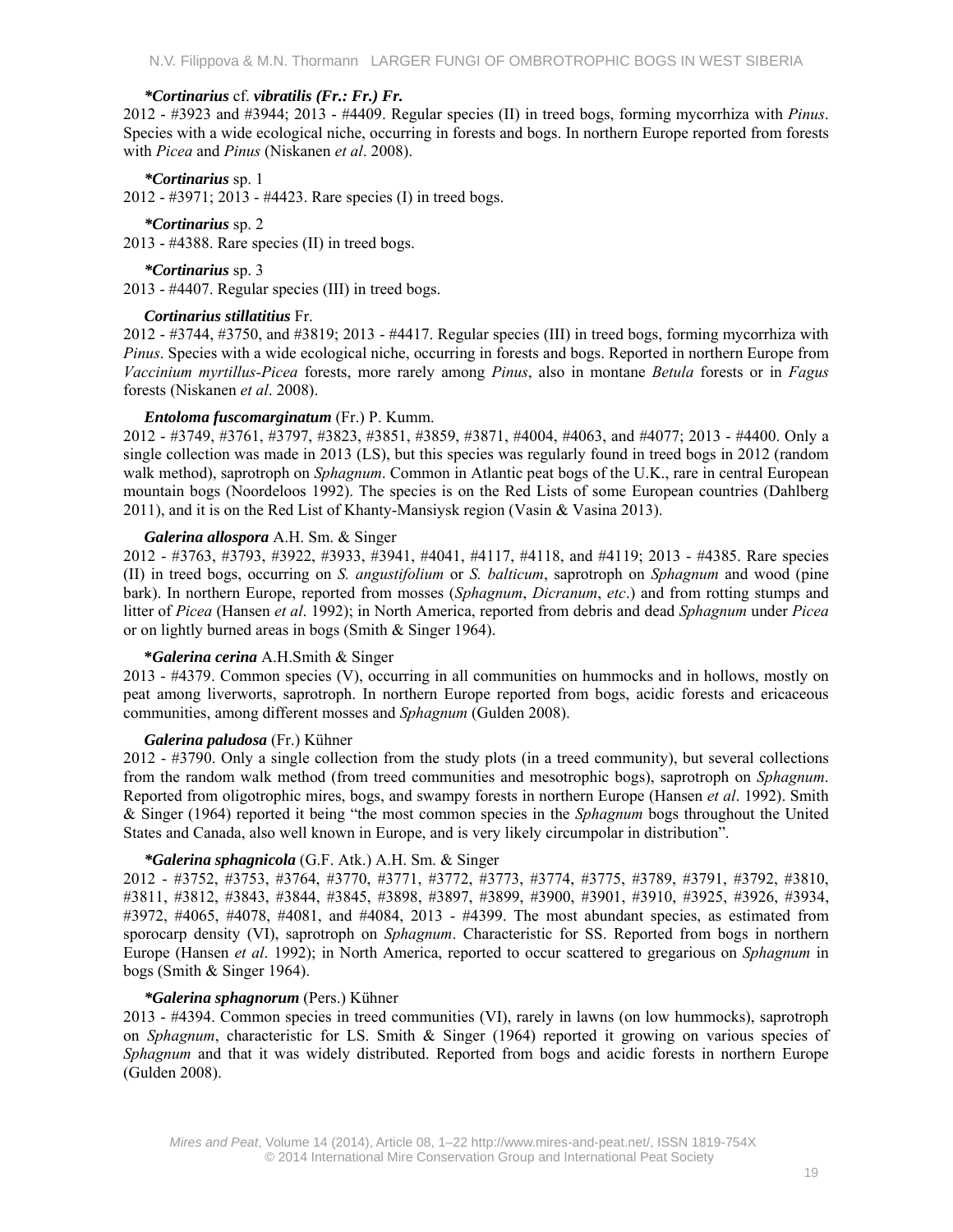### *Galerina tibiicystis* (G.F. Atk.) Kühner

2012 - #3902; 2013 - #4380. Common species (IV) collected in all communities, saprotroph on *Sphagnum*. More abundant in lawns, but also occurring in treed communities. In northern Europe reported from mires, bogs, mossy banks of streams, and lakes (Hansen *et al*. 1992).

## *Gymnopilus fulgens* (J. Favre & Maire) Singer

2012 - #4064, 2013 - #4419. Only two collections were made outside study plots at the same location in a dwarf shrubs*-Sphagnum* bog in subsequent years, among *S. magellanicum* and *S. papillosum* (a third collection was made in a eutrophic fen on sedge peat), saprotroph on *Sphagnum* and sedge peat. Ecological niche may include oligotrophic and eutrophic peatlands. Reported from *Sphagnum* and moist peat in northern Europe (Hansen *et al*. 1992).

## *\*Gymnopilus penetrans* (Fr.) Murrill

2012 - #3943, #3945, and #3946; 2013 - #4386. Rare species (II) in treed communities on *S. fuscum* hummocks or in the vicinity of pine stumps, saprotroph on *Sphagnum*. A species with a wide ecological niche, occurring in forests and bogs if considered within the presently accepted taxon. In northern Europe reported from wood of conifers, more rarely on deciduous trees (Hansen *et al*. 1992).

## *Gymnopus androsaceus* (L.) J.L. Mata & R.H. Petersen

2012 - #3807 and #3947; 2013 - #4427. Regular species (IV) in treed communities on different litter, including *Pinus sylvestris* needles and branches, leaves and branches of dwarf shrubs, leaves of *Eriophorum vaginatum* and leaves of *Rubus chamaemorus*. Black rhizomorphs grow abundantly on the surface of *Sphagnum*, saprotroph. Species with a wide ecological niche, occurring in forests and bogs. In northern Europe, reported from branches and needles of coniferous and deciduous trees and shrubs in oligotrophic sites (Hansen *et al*. 1992).

## *\*Gymnopus dryophilus* (Bull.) Murrill

2012 - #3762, #3743, #3838, #3953, #4009, and #4087; 2013 - #4392. Regular species (III) in treed communities, among *S. fuscum* and other *Sphagna* or on litter of *R. chamaemorus*, saprotroph. Characteristic of treed bogs. In northern Europe reported from wood and different litter in deciduous forests and alpine heaths (Hansen *et al*. 1992), also on humus or well decayed wood in coniferous forests (Halling 1983).

#### *Hebeloma incarnatulum* A.H. Sm.

2012 - #3746, #3759, #3847, and #3939; 2013 - #4390. Common (IV) species in treed communities, forming mycorrhiza with *Pinus*. Characteristic of treed bogs. Vesterholt (2005) reported this species as one of the most common agarics in Fennoscandia, occurring among mosses, sometimes among *Sphagnum*, and in association with *Picea* or *Pinus* in spruce forests.

# *Hygrocybe cinerella* (Kühner) Arnolds

2012 - #3928; 2013 - #4430. Rare (I) species with only two collections in the same bog each year, at low level on a hummock in a lawn (among *S. papillosum* and *S. jensenii*) and on a *S. fuscum* hummock in a treed community, saprotroph on *Sphagnum*. Rare globally, reported only from Scandinavia, Iceland and Greenland, in marshes or on peat or *Sphagnum* (Boertmann 1995).

# *Hypholoma capnoides* (Fr.) P. Kumm.

2012 - #3975 and #4113. Only two collections were made from the random walk method, in a treed community, from logs of *P. sylvestris* buried in peat, saprotroph on wood. In northern Europe reported from wood (stumps and roots) of *Picea* and *Pinus* (Hansen *et al*. 1992).

# *Hypholoma elongatum* (Pers.) Ricken

2012 - #3828, #3908, #3960, #3997, #3999, #4000, #4003, #4074, and #4112. Though frequently collected from the random walk method in 2012 (Chistoe and Mukhrino Bogs, in lawns), it was not found in 2013, saprotroph on *Sphagnum*. In northern Europe reported among *Sphagnum*, on peaty soil, rarely among *Polytrichum* (Hansen *et al*. 1992).

#### *Hypholoma eximium* (C. Laest.) Rald

2012 - #3909; 2013 - #4421. Only two collections were made from the random walk method, both in lawns on bare peat (the first at an exposed peaty surface after dry weather, the second at a disturbed surface on a bog path), saprotroph on peaty substrate. In northern Europe reported on bare soil in snow beds (Hansen *et al*. 1992).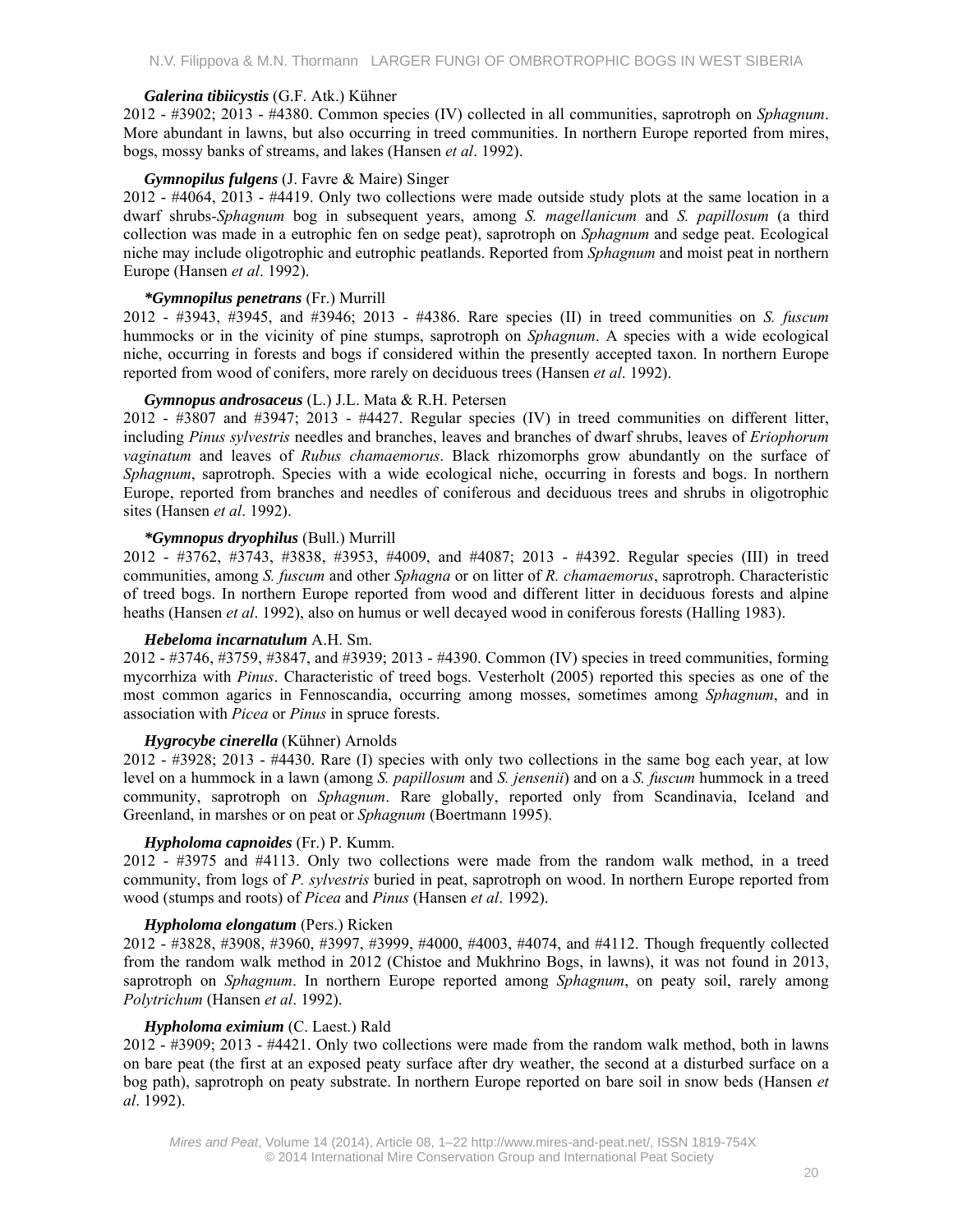### *Hypholoma udum* (Pers.) Quél.

2012 - #3748, #3755, #3824, #3858, #3903, #3959, #4075, and #4108; 2013 - #4432. Common species (IV) in lawns, but occasionally collected in depressions in treed communities, saprotroph on *Sphagnum*. Characteristic for SS, less common in LS. Reported among *Sphagnum* or on peaty soil in northern Europe (Hansen *et al*. 1992).

## *Laccaria proxima* (Boud.) Pat.

2012 - #3757, #3870, #3904, #4085, and #4109; 2013 - #4431. All collections made by the random walk method, in treed communities, mostly in disturbed locations (on bog paths), forming mycorrhiza (possibly facultative) with *Pinus*. In northern Europe reported from moist, oligotrophic sites, often with *Sphagnum* (Hansen *et al*. 1992).

## *Lactarius helvus* (Fr.) Fr.

2012 - #4059 and #4097; 2013 - #4428. Rare species (II) in treed communities, often in disturbed locations (e.g. on bog paths), forming mycorrhiza with *Pinus*. In northern Europe reported from moist to wet ground under conifers and *Betula*, often on disturbed soils (Hansen *et al*. 1992) and on sandy and peaty soil, typically among *Sphagnum* (Heilmann-Clausen *et al*. 1998).

# *Lactarius rufus* (Scop.) Fr.

2012 - #3768, #3816, #3837, #3872, and #4096; 2013 - #4425. Regular species (IV) in treed communities, forming mycorrhiza with *Pinus*. Species with a wide ecological niche in bogs and forests. In northern Europe reported from coniferous forests, particularly among *Pinus*, but also in *Betula* forests and in arctic/alpine areas with *Betula nana* (Hansen *et al*. 1992).

## *Lactarius* sp. 1

2012 - #4095; 2013 - #4429. Known from several collections made by the random walk method from a treed bog, forming mycorrhiza with *Pinus.*

## *Leccinum holopus* (Rostk.) Watling

2012 - #3747 and #3756; 2013 - #4391. Rare species (I) in treed bogs, mycorrhizal with *Betula nana*, also collected at bog edge with *B. pubescens*. Species with a wide ecological niche in bogs and forests. Associated with *Betula* in *Sphagnum* bogs or among grasses and mosses on humid, peaty soil (den Bakker 2005).

## *Lichenomphalia umbellifera* (L.) Redhead, Lutzoni, Moncalvo & Vilgalys

2012 - #3982, #4073, and #4088; 2013 - #4414. Rare species (I) in treed communities, on *S. fuscum* hummocks, often in disturbed locations (on bog paths), on peaty surfaces, lichen-forming. In northern Europe reported on moss, *Sphagnum*, peat or rotten wood (Hansen *et al*. 1992).

# *Mycena concolor* (J.E. Lange) Kühner

2012 - #3839, #3932, #3996, and #4083; 2013 - #4395. Common species (IV) in treed communities, on peaty substrates in hollows and near tree trunks or among *S. fuscum* and *S. angustifolium*, saprotroph on *Sphagnum* and peat. Characteristic in treed bogs. Reported in northern Europe from peat bogs, among *Sphagnum* (Hansen *et al*. 1992).

# *Mycena epipterygia* (Scop.: Fr.) S.F. Gray

2013 - #4413. Rare species (II) in treed communities in conifer litter. Species with a wide ecological niche in bogs and forests. Different varieties of this species inhabit the wood and litter of conifers and are found on humus, among mosses and grasses (Hansen *et al*. 1992, Geesteranus 1992).

#### *Mycena galopus* (Pers.) P. Kumm.

2012 - #3777 and #4002; 2013 - #4394. Rare species (I) in treed communities on peaty substrates in depressions, saprotroph. Species with a wide ecological niche in bogs and forests. Reported in northern Europe from various habitats including dead leaves, among *Sphagnum*, or in burnt places (Hansen *et al*. 1992).

# *Mycena megaspora* Kauffman

2012 - #3830, #4012, and #4086; 2013 - #4422. Rare species (I) in treed communities on *S. fuscum* hummocks, collected by random walk method from mesotrophic bogs and boggy forests, saprotrophic on *Sphagnum* and litter. In northern Europe reported from burnt places, on peaty ground, or among *Sphagnum* (Hansen *et al*. 1992).